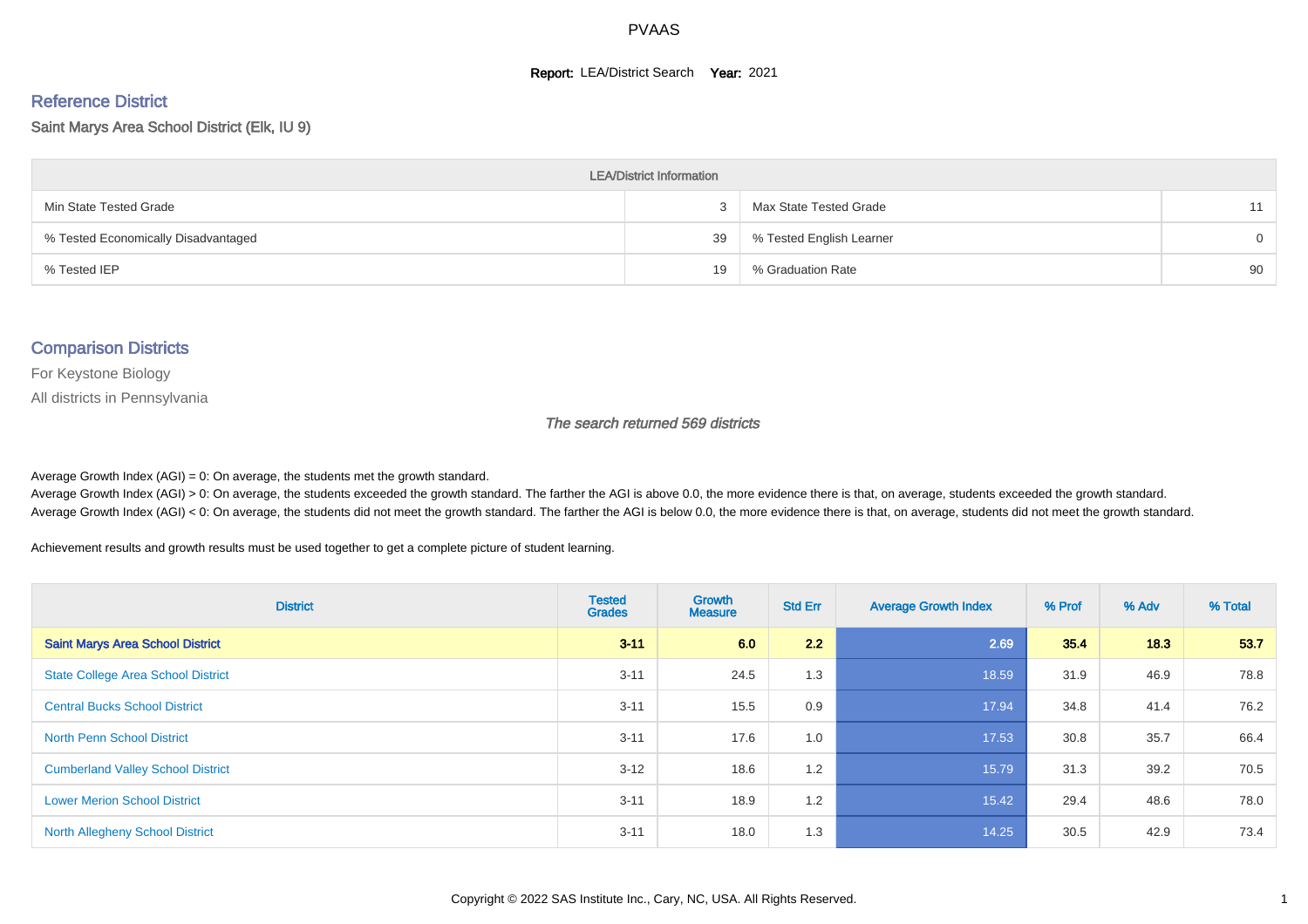| <b>District</b>                               | <b>Tested</b><br><b>Grades</b> | <b>Growth</b><br><b>Measure</b> | <b>Std Err</b> | <b>Average Growth Index</b> | % Prof | % Adv | % Total |
|-----------------------------------------------|--------------------------------|---------------------------------|----------------|-----------------------------|--------|-------|---------|
| <b>Saint Marys Area School District</b>       | $3 - 11$                       | 6.0                             | 2.2            | 2.69                        | 35.4   | 18.3  | 53.7    |
| <b>Dallastown Area School District</b>        | $3 - 11$                       | 19.9                            | 1.4            | 14.14                       | 36.8   | 34.2  | 71.0    |
| <b>Spring-Ford Area School District</b>       | $3 - 11$                       | 16.6                            | 1.2            | 14.02                       | 30.4   | 45.3  | 75.7    |
| <b>Colonial School District</b>               | $3 - 11$                       | 22.1                            | 1.6            | 13.55                       | 27.2   | 43.5  | 70.6    |
| <b>Souderton Area School District</b>         | $3 - 11$                       | 18.5                            | 1.4            | 12.86                       | 39.2   | 31.2  | 70.4    |
| <b>Tyrone Area School District</b>            | $3 - 12$                       | 29.2                            | 2.3            | 12.86                       | 36.6   | 29.1  | 65.7    |
| <b>Council Rock School District</b>           | $3 - 11$                       | 13.5                            | 1.1            | 12.27                       | 32.0   | 35.4  | 67.4    |
| <b>Littlestown Area School District</b>       | $3 - 11$                       | 28.7                            | 2.4            | 11.83                       | 38.4   | 29.3  | 67.7    |
| <b>Warwick School District</b>                | $3 - 11$                       | 21.7                            | 1.8            | 11.76                       | 27.7   | 36.3  | 64.0    |
| <b>Hempfield School District</b>              | $3 - 11$                       | 13.4                            | 1.3            | 10.53                       | 29.9   | 36.8  | 66.7    |
| <b>Derry Township School District</b>         | $3 - 10$                       | 20.1                            | 2.0            | 10.20                       | 32.8   | 46.9  | 79.7    |
| <b>Loyalsock Township School District</b>     | $3 - 12$                       | 26.7                            | 2.7            | 9.92                        | 36.8   | 35.1  | 71.9    |
| New Hope-Solebury School District             | $3 - 11$                       | 28.8                            | 2.9            | 9.77                        | 31.6   | 50.0  | 81.6    |
| <b>Delaware Valley School District</b>        | $3 - 11$                       | 15.7                            | 1.6            | 9.62                        | 36.7   | 32.1  | 68.8    |
| Fox Chapel Area School District               | $3 - 11$                       | 17.6                            | 1.9            | 9.47                        | 22.9   | 52.0  | 74.9    |
| <b>Wayne Highlands School District</b>        | $3 - 11$                       | 22.5                            | 2.5            | 9.16                        | 33.8   | 40.4  | 74.2    |
| <b>Unionville-Chadds Ford School District</b> | $3 - 11$                       | 15.8                            | 1.7            | 9.12                        | 31.2   | 48.0  | 79.2    |
| Palmyra Area School District                  | $3 - 11$                       | 16.2                            | 1.8            | 9.02                        | 38.8   | 34.0  | 72.8    |
| <b>Marple Newtown School District</b>         | $3 - 11$                       | 20.6                            | 2.3            | 8.95                        | 31.1   | 42.7  | 73.8    |
| <b>Central York School District</b>           | $3 - 12$                       | 12.9                            | 1.5            | 8.64                        | 31.4   | 24.1  | 55.5    |
| <b>Saucon Valley School District</b>          | $3 - 11$                       | 18.9                            | 2.2            | 8.48                        | 26.0   | 39.6  | 65.6    |
| <b>Southern York County School District</b>   | $3 - 11$                       | 15.5                            | 1.8            | 8.48                        | 37.6   | 29.2  | 66.8    |
| <b>Upper Darby School District</b>            | $3 - 12$                       | 11.2                            | 1.4            | 8.28                        | 23.8   | 11.8  | 35.6    |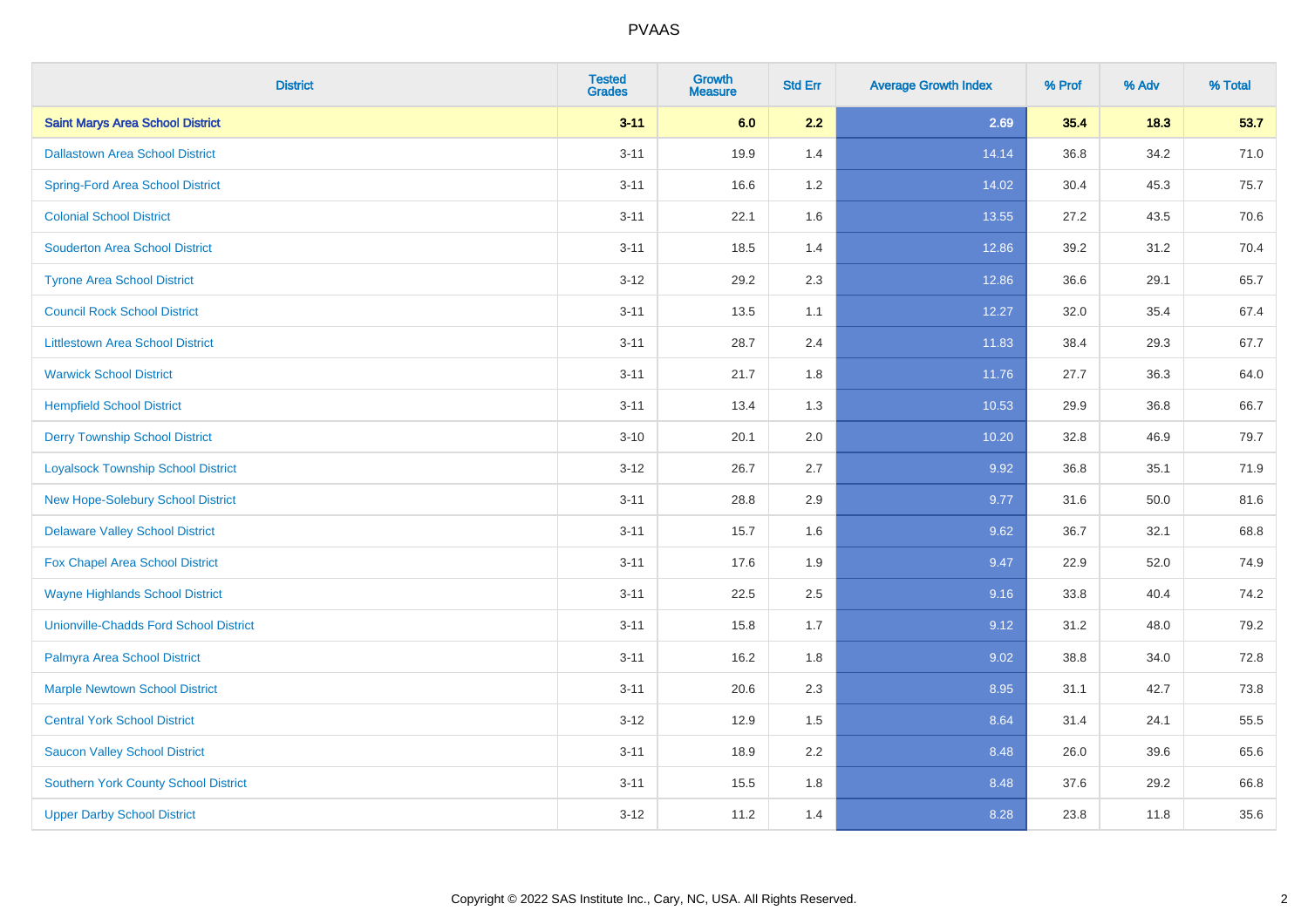| <b>District</b>                           | <b>Tested</b><br><b>Grades</b> | <b>Growth</b><br><b>Measure</b> | <b>Std Err</b> | <b>Average Growth Index</b> | % Prof | % Adv | % Total |
|-------------------------------------------|--------------------------------|---------------------------------|----------------|-----------------------------|--------|-------|---------|
| <b>Saint Marys Area School District</b>   | $3 - 11$                       | 6.0                             | 2.2            | 2.69                        | 35.4   | 18.3  | 53.7    |
| <b>Collegium Charter School</b>           | $3 - 10$                       | 21.2                            | 2.6            | 8.18                        | 25.4   | 16.4  | 41.8    |
| <b>Peters Township School District</b>    | $3 - 11$                       | 14.1                            | 1.7            | 8.16                        | 35.2   | 41.6  | 76.8    |
| <b>Upper Saint Clair School District</b>  | $3 - 11$                       | 13.8                            | 1.8            | 7.86                        | 32.2   | 44.5  | 76.7    |
| <b>Mifflin County School District</b>     | $3 - 11$                       | 12.3                            | 1.6            | 7.69                        | 35.1   | 15.1  | 50.3    |
| <b>East Penn School District</b>          | $3 - 11$                       | 8.9                             | 1.2            | 7.61                        | 32.8   | 26.4  | 59.2    |
| <b>Manheim Township School District</b>   | $3 - 12$                       | 10.9                            | 1.5            | 7.51                        | 30.9   | 31.0  | 61.9    |
| <b>Mountain View School District</b>      | $3 - 11$                       | 24.2                            | 3.4            | 7.20                        | 45.8   | 37.3  | 83.0    |
| <b>Danville Area School District</b>      | $3 - 11$                       | 18.4                            | 2.6            | 7.19                        | 32.0   | 46.1  | 78.1    |
| <b>Upper Merion Area School District</b>  | $3 - 11$                       | 14.0                            | 2.0            | 7.15                        | 34.4   | 32.6  | 67.0    |
| <b>Whitehall-Coplay School District</b>   | $3 - 11$                       | 11.8                            | 1.7            | 7.06                        | 32.3   | 21.7  | 54.0    |
| <b>Camp Hill School District</b>          | $3 - 12$                       | 20.7                            | 2.9            | 7.00                        | 32.3   | 41.4  | 73.7    |
| <b>Methacton School District</b>          | $3 - 11$                       | 11.0                            | 1.6            | 6.94                        | 36.0   | 33.6  | 69.6    |
| <b>Millcreek Township School District</b> | $3 - 11$                       | 9.1                             | 1.4            | 6.61                        | 34.5   | 30.1  | 64.6    |
| <b>Neshaminy School District</b>          | $3 - 11$                       | 8.6                             | 1.3            | 6.56                        | 31.3   | 23.9  | 55.2    |
| <b>Manheim Central School District</b>    | $3 - 11$                       | 12.8                            | 2.0            | 6.52                        | 27.8   | 35.4  | 63.2    |
| <b>Cocalico School District</b>           | $3 - 11$                       | 12.3                            | 1.9            | 6.48                        | 28.2   | 32.3  | 60.5    |
| <b>Armstrong School District</b>          | $3 - 11$                       | 9.8                             | 1.6            | 6.22                        | 32.8   | 24.6  | 57.4    |
| <b>Tuscarora School District</b>          | $3 - 11$                       | 13.4                            | 2.2            | 6.20                        | 37.1   | 26.3  | 63.4    |
| <b>Franklin Regional School District</b>  | $3 - 11$                       | 11.3                            | 1.8            | 6.13                        | 30.0   | 35.0  | 65.0    |
| <b>Agora Cyber Charter School</b>         | $3 - 11$                       | 14.6                            | 2.4            | 6.03                        | 24.7   | 19.5  | 44.2    |
| Indiana Area School District              | $3 - 11$                       | 12.0                            | 2.0            | 5.98                        | 30.0   | 30.4  | 60.3    |
| <b>Punxsutawney Area School District</b>  | $3 - 11$                       | 15.8                            | 2.7            | 5.83                        | 18.6   | 29.0  | 47.6    |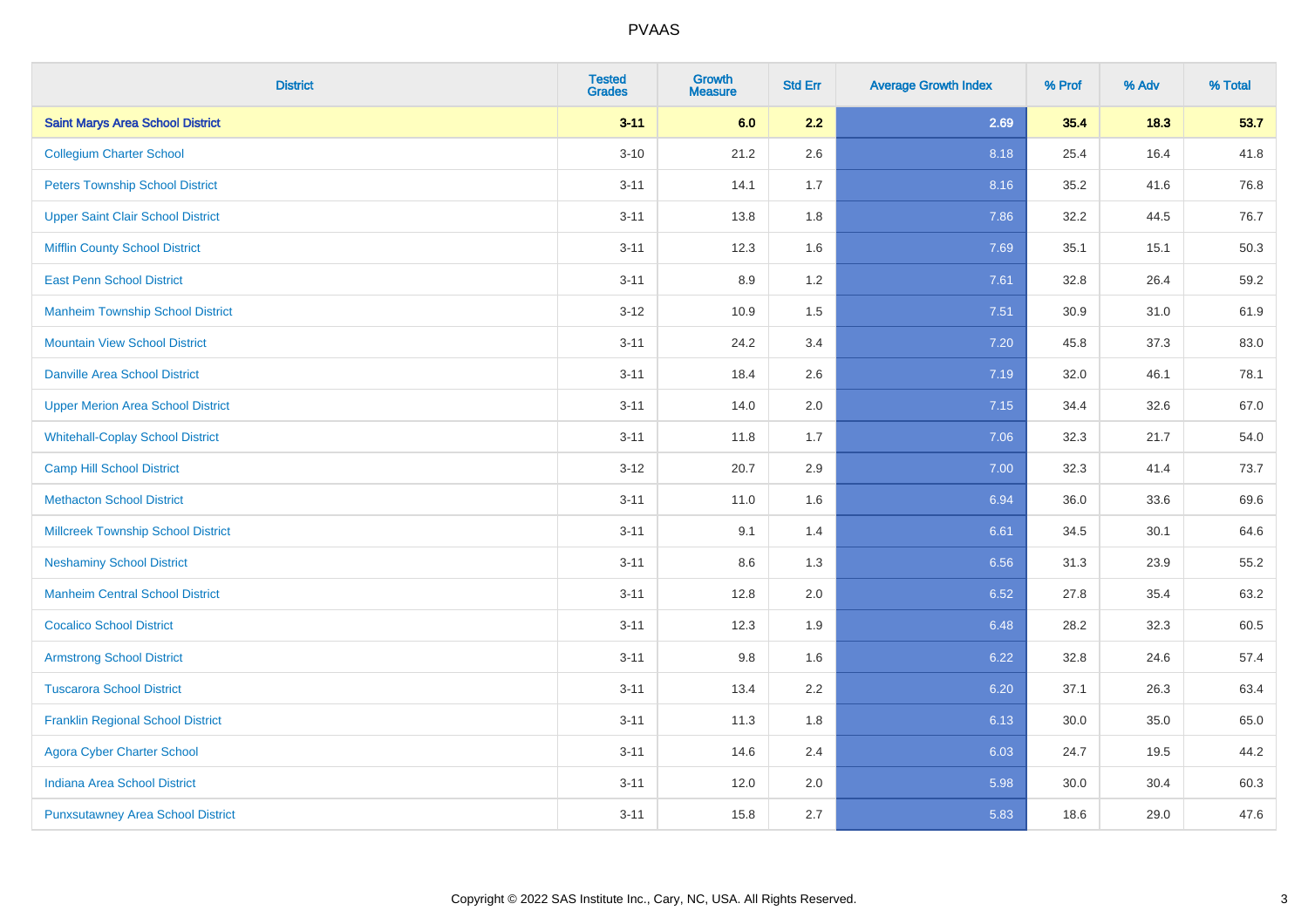| <b>District</b>                              | <b>Tested</b><br><b>Grades</b> | <b>Growth</b><br><b>Measure</b> | <b>Std Err</b> | <b>Average Growth Index</b> | % Prof | % Adv | % Total |
|----------------------------------------------|--------------------------------|---------------------------------|----------------|-----------------------------|--------|-------|---------|
| <b>Saint Marys Area School District</b>      | $3 - 11$                       | 6.0                             | 2.2            | 2.69                        | 35.4   | 18.3  | 53.7    |
| <b>Blue Mountain School District</b>         | $3 - 10$                       | 12.2                            | 2.1            | 5.81                        | 30.7   | 26.1  | 56.8    |
| <b>Harbor Creek School District</b>          | $3 - 11$                       | 13.4                            | 2.3            | 5.80                        | 34.5   | 40.7  | 75.2    |
| <b>Pequea Valley School District</b>         | $3 - 11$                       | 18.0                            | 3.1            | 5.74                        | 29.2   | 37.5  | 66.7    |
| Lampeter-Strasburg School District           | $3 - 12$                       | 11.0                            | 1.9            | 5.69                        | 35.4   | 32.3  | 67.7    |
| <b>Hermitage School District</b>             | $3 - 12$                       | 14.0                            | 2.5            | 5.59                        | 34.0   | 27.0  | 61.0    |
| <b>Pine-Richland School District</b>         | $3 - 11$                       | 9.3                             | 1.7            | 5.56                        | 42.3   | 35.8  | 78.1    |
| Lake-Lehman School District                  | $3 - 11$                       | 14.9                            | 2.8            | 5.34                        | 25.8   | 22.5  | 48.3    |
| Penns Valley Area School District            | $3 - 12$                       | 14.1                            | 2.6            | 5.33                        | 29.6   | 23.3  | 52.9    |
| <b>Avon Grove School District</b>            | $3 - 10$                       | 7.6                             | 1.4            | 5.29                        | 33.7   | 33.2  | 67.0    |
| <b>Cornwall-Lebanon School District</b>      | $3 - 11$                       | 8.2                             | 1.6            | 5.24                        | 28.0   | 20.5  | 48.6    |
| <b>West Branch Area School District</b>      | $3 - 11$                       | 17.0                            | 3.3            | 5.20                        | 47.1   | 19.1  | 66.2    |
| <b>Fleetwood Area School District</b>        | $3 - 10$                       | 10.4                            | 2.0            | 5.19                        | 31.7   | 25.8  | 57.5    |
| <b>Pennridge School District</b>             | $3 - 10$                       | 7.4                             | 1.5            | 5.10                        | 32.0   | 27.6  | 59.6    |
| Pen Argyl Area School District               | $3 - 12$                       | 12.8                            | 2.5            | 5.10                        | 28.5   | 23.8  | 52.3    |
| <b>Berlin Brothersvalley School District</b> | $3 - 11$                       | 19.6                            | 4.0            | 4.93                        | 28.3   | 41.3  | 69.6    |
| <b>Easton Area School District</b>           | $3 - 12$                       | 6.3                             | 1.3            | 4.91                        | 24.1   | 13.0  | 37.1    |
| <b>Quaker Valley School District</b>         | $3 - 11$                       | 12.2                            | 2.5            | 4.90                        | 39.5   | 26.4  | 65.9    |
| <b>Belle Vernon Area School District</b>     | $3 - 11$                       | 11.1                            | 2.3            | 4.88                        | 31.6   | 25.4  | 57.1    |
| <b>Lehighton Area School District</b>        | $3 - 11$                       | 11.4                            | 2.4            | 4.84                        | 30.5   | 24.9  | 55.3    |
| <b>Iroquois School District</b>              | $3 - 11$                       | 13.6                            | 2.8            | 4.83                        | 33.3   | 16.0  | 49.4    |
| <b>Penn Manor School District</b>            | $3 - 11$                       | 7.1                             | 1.5            | 4.82                        | 26.7   | 20.5  | 47.2    |
| <b>Lakeland School District</b>              | $3 - 11$                       | 13.3                            | 2.8            | 4.80                        | 22.2   | 21.2  | 43.4    |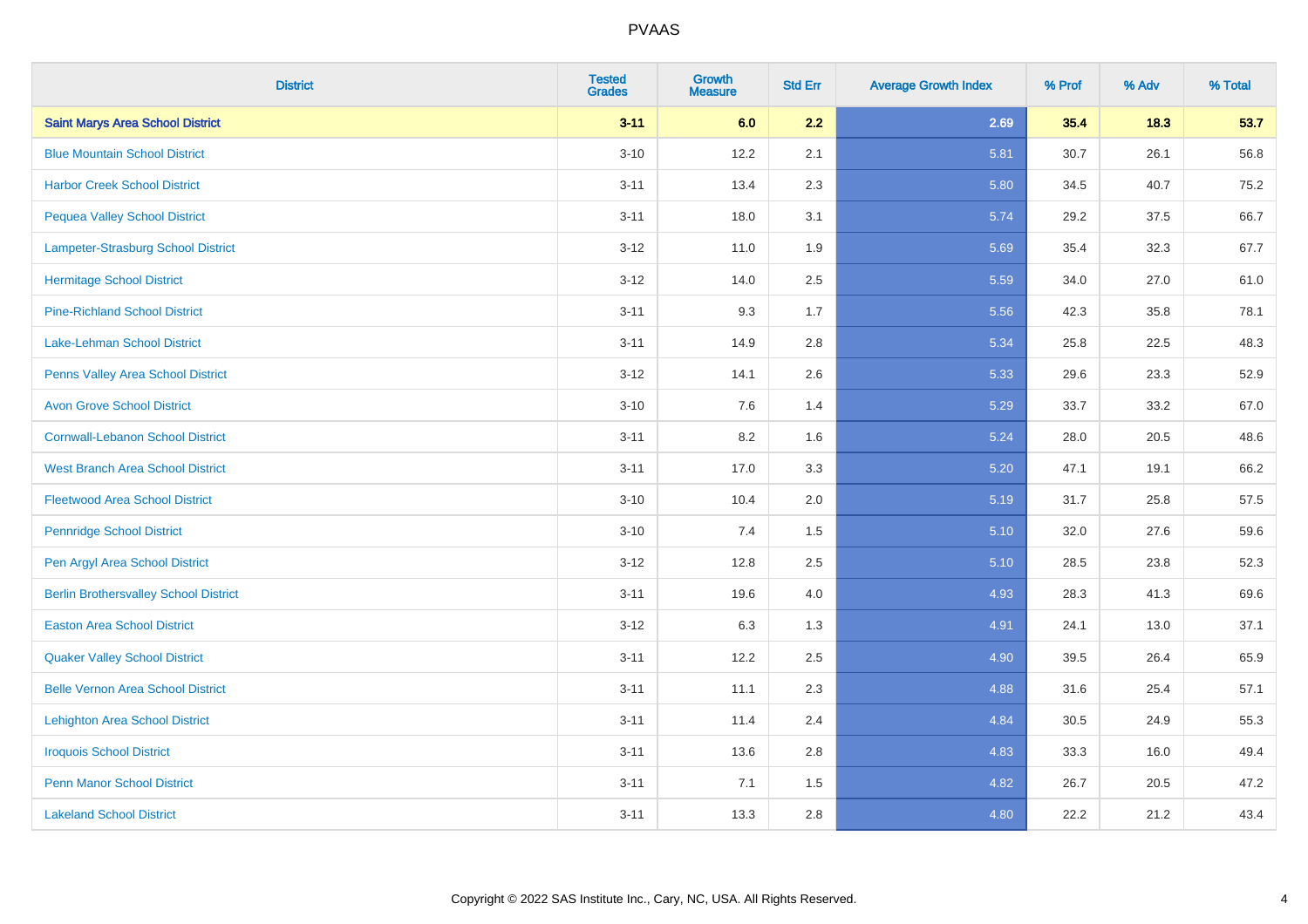| <b>District</b>                                | <b>Tested</b><br><b>Grades</b> | <b>Growth</b><br><b>Measure</b> | <b>Std Err</b> | <b>Average Growth Index</b> | % Prof | % Adv | % Total |
|------------------------------------------------|--------------------------------|---------------------------------|----------------|-----------------------------|--------|-------|---------|
| <b>Saint Marys Area School District</b>        | $3 - 11$                       | 6.0                             | 2.2            | 2.69                        | 35.4   | 18.3  | 53.7    |
| <b>West Perry School District</b>              | $3 - 11$                       | 11.0                            | 2.3            | 4.76                        | 26.9   | 20.5  | 47.4    |
| <b>Stroudsburg Area School District</b>        | $3 - 11$                       | 7.5                             | 1.6            | 4.70                        | 30.4   | 18.3  | 48.7    |
| Northern York County School District           | $3 - 11$                       | 8.4                             | 1.8            | 4.63                        | 24.3   | 23.1  | 47.4    |
| <b>Conewago Valley School District</b>         | $3 - 12$                       | 7.6                             | 1.7            | 4.46                        | 41.3   | 19.4  | 60.6    |
| <b>Montrose Area School District</b>           | $3 - 10$                       | 12.3                            | 2.8            | 4.41                        | 37.8   | 28.9  | 66.7    |
| <b>Pennsbury School District</b>               | $3 - 11$                       | 5.6                             | 1.3            | 4.38                        | 37.7   | 27.7  | 65.4    |
| <b>Lower Moreland Township School District</b> | $3 - 11$                       | 8.7                             | 2.0            | 4.35                        | 38.2   | 33.2  | 71.4    |
| <b>West Allegheny School District</b>          | $3 - 12$                       | 8.6                             | 2.0            | 4.34                        | 37.3   | 27.2  | 64.5    |
| <b>Coudersport Area School District</b>        | $3 - 11$                       | 14.8                            | 3.4            | 4.33                        | 34.7   | 28.0  | 62.7    |
| Maritime Academy Charter School                | $3 - 10$                       | 13.2                            | 3.1            | 4.29                        | 24.0   | 1.3   | 25.3    |
| <b>Wallenpaupack Area School District</b>      | $3 - 11$                       | 8.8                             | 2.1            | 4.28                        | 28.5   | 18.9  | 47.4    |
| Pennsylvania Leadership Charter School         | $3 - 11$                       | 8.0                             | 1.9            | 4.22                        | 33.1   | 27.8  | 60.9    |
| <b>Elizabethtown Area School District</b>      | $3 - 12$                       | 7.1                             | 1.7            | 4.19                        | 36.4   | 27.6  | 64.0    |
| <b>Laurel School District</b>                  | $3 - 11$                       | 13.0                            | 3.1            | 4.19                        | 30.3   | 15.7  | 46.1    |
| <b>Valley View School District</b>             | $3 - 11$                       | 9.3                             | 2.2            | 4.18                        | 26.6   | 23.1  | 49.7    |
| <b>Ephrata Area School District</b>            | $3 - 11$                       | $6.8\,$                         | 1.7            | 4.08                        | 31.6   | 17.1  | 48.8    |
| Downingtown Area School District               | $3 - 11$                       | 4.4                             | 1.1            | 4.06                        | 30.1   | 32.0  | 62.2    |
| <b>Radnor Township School District</b>         | $3 - 12$                       | 7.5                             | 1.9            | 4.03                        | 33.0   | 38.3  | 71.3    |
| <b>Abington Heights School District</b>        | $3 - 11$                       | $6.7\,$                         | 1.7            | 4.00                        | 33.8   | 31.7  | 65.5    |
| <b>Phoenixville Area School District</b>       | $3 - 11$                       | 7.3                             | 1.8            | 3.96                        | 32.3   | 27.6  | 59.8    |
| <b>Dallas School District</b>                  | $3 - 11$                       | 8.1                             | 2.1            | 3.87                        | 32.4   | 22.4  | 54.8    |
| <b>Warrior Run School District</b>             | $3 - 11$                       | 10.5                            | 2.7            | 3.86                        | 34.1   | 16.8  | 50.9    |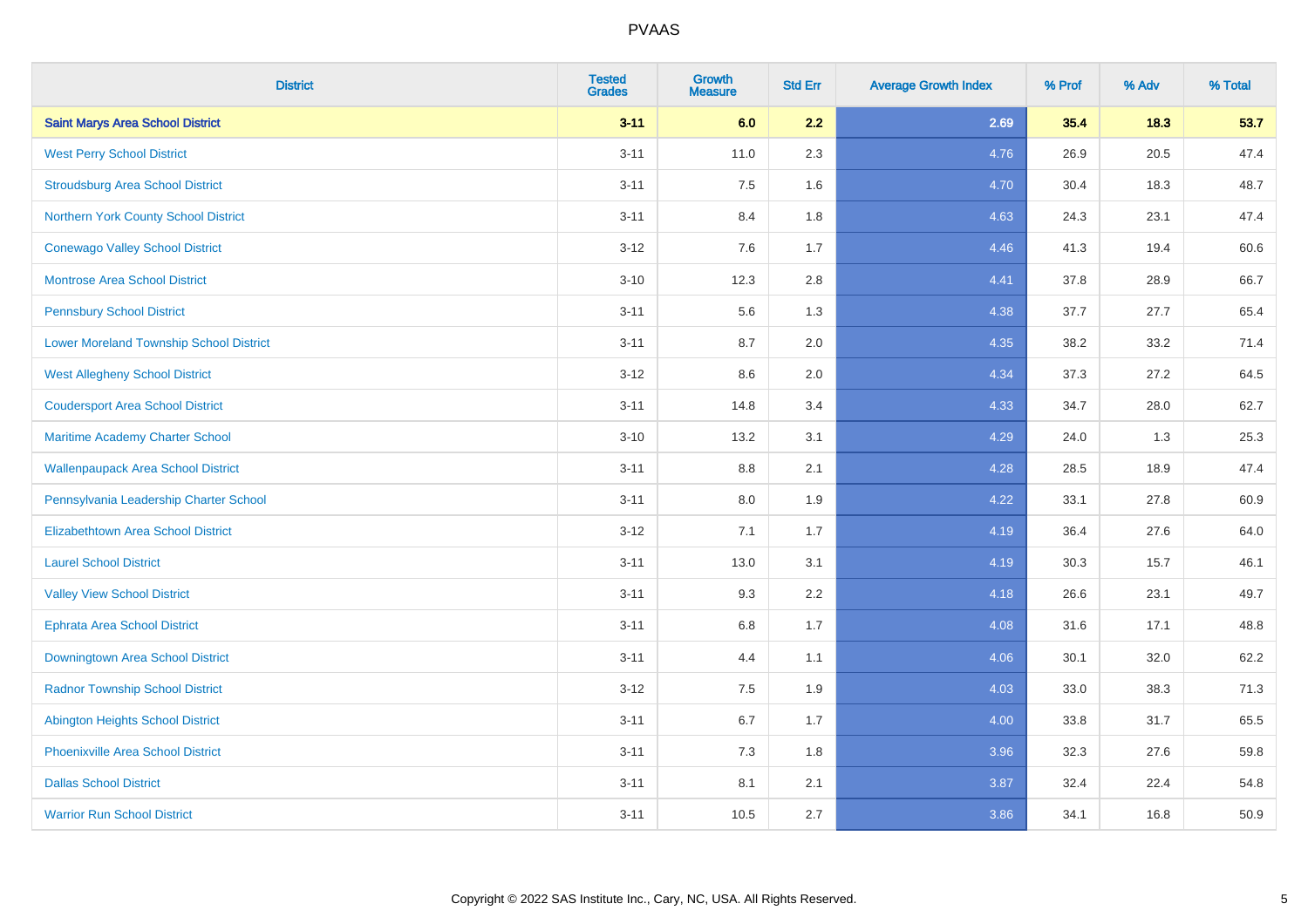| <b>District</b>                            | <b>Tested</b><br><b>Grades</b> | Growth<br><b>Measure</b> | <b>Std Err</b> | <b>Average Growth Index</b> | % Prof | % Adv   | % Total |
|--------------------------------------------|--------------------------------|--------------------------|----------------|-----------------------------|--------|---------|---------|
| <b>Saint Marys Area School District</b>    | $3 - 11$                       | 6.0                      | 2.2            | 2.69                        | 35.4   | 18.3    | 53.7    |
| <b>Hazleton Area School District</b>       | $3 - 11$                       | 6.0                      | 1.6            | 3.85                        | 20.5   | 9.0     | 29.5    |
| <b>Juniata County School District</b>      | $3 - 12$                       | 7.7                      | 2.0            | 3.81                        | 22.9   | 18.9    | 41.8    |
| <b>Hampton Township School District</b>    | $3 - 11$                       | 7.4                      | 2.0            | 3.79                        | 37.9   | 39.2    | 77.0    |
| <b>Dover Area School District</b>          | $3 - 12$                       | 7.1                      | 1.9            | 3.78                        | 33.0   | 18.7    | 51.7    |
| <b>Spring Cove School District</b>         | $3 - 11$                       | 9.1                      | 2.4            | 3.77                        | 31.8   | 25.4    | 57.1    |
| <b>Reading School District</b>             | $3 - 11$                       | 4.3                      | 1.2            | 3.71                        | 16.8   | $6.0\,$ | 22.8    |
| <b>William Penn School District</b>        | $3 - 12$                       | 7.0                      | 1.9            | 3.61                        | 14.0   | 7.2     | 21.3    |
| <b>Tredyffrin-Easttown School District</b> | $3 - 10$                       | 8.7                      | 2.4            | 3.57                        | 35.2   | 35.8    | 71.0    |
| Oil City Area School District              | $3 - 11$                       | 8.6                      | 2.4            | 3.56                        | 29.1   | 13.1    | 42.2    |
| <b>York Suburban School District</b>       | $3 - 11$                       | 7.4                      | 2.1            | 3.55                        | 24.9   | 31.2    | 56.1    |
| <b>North Pocono School District</b>        | $3 - 11$                       | 13.1                     | 3.7            | 3.54                        | 31.4   | 33.3    | 64.7    |
| <b>Mars Area School District</b>           | $3 - 10$                       | 6.6                      | 1.9            | 3.45                        | 36.7   | 32.4    | 69.1    |
| <b>Fairview School District</b>            | $3 - 11$                       | 8.3                      | 2.4            | 3.43                        | 41.9   | 34.9    | 76.7    |
| <b>Wilmington Area School District</b>     | $3 - 11$                       | 11.1                     | 3.3            | 3.37                        | 29.8   | 26.2    | 56.0    |
| <b>Conrad Weiser Area School District</b>  | $3 - 11$                       | 7.1                      | 2.1            | 3.34                        | 28.2   | 14.4    | 42.6    |
| <b>Bellefonte Area School District</b>     | $3 - 11$                       | 6.7                      | 2.0            | 3.34                        | 28.8   | 21.5    | 50.2    |
| <b>Kutztown Area School District</b>       | $3 - 12$                       | 9.3                      | 2.8            | 3.34                        | 38.5   | 14.6    | 53.2    |
| South Fayette Township School District     | $3 - 11$                       | 6.0                      | 1.8            | 3.33                        | 32.2   | 38.3    | 70.5    |
| <b>Steel Valley School District</b>        | $3 - 11$                       | 11.1                     | 3.3            | 3.33                        | 34.8   | 10.1    | 44.9    |
| <b>Upper Dauphin Area School District</b>  | $3 - 11$                       | 16.5                     | 5.1            | 3.26                        | 37.5   | 26.8    | 64.3    |
| <b>Penncrest School District</b>           | $3 - 11$                       | 6.0                      | 1.9            | 3.24                        | 31.1   | 16.9    | 48.0    |
| <b>Apollo-Ridge School District</b>        | $3 - 12$                       | 9.5                      | 3.0            | 3.23                        | 34.0   | 9.4     | 43.4    |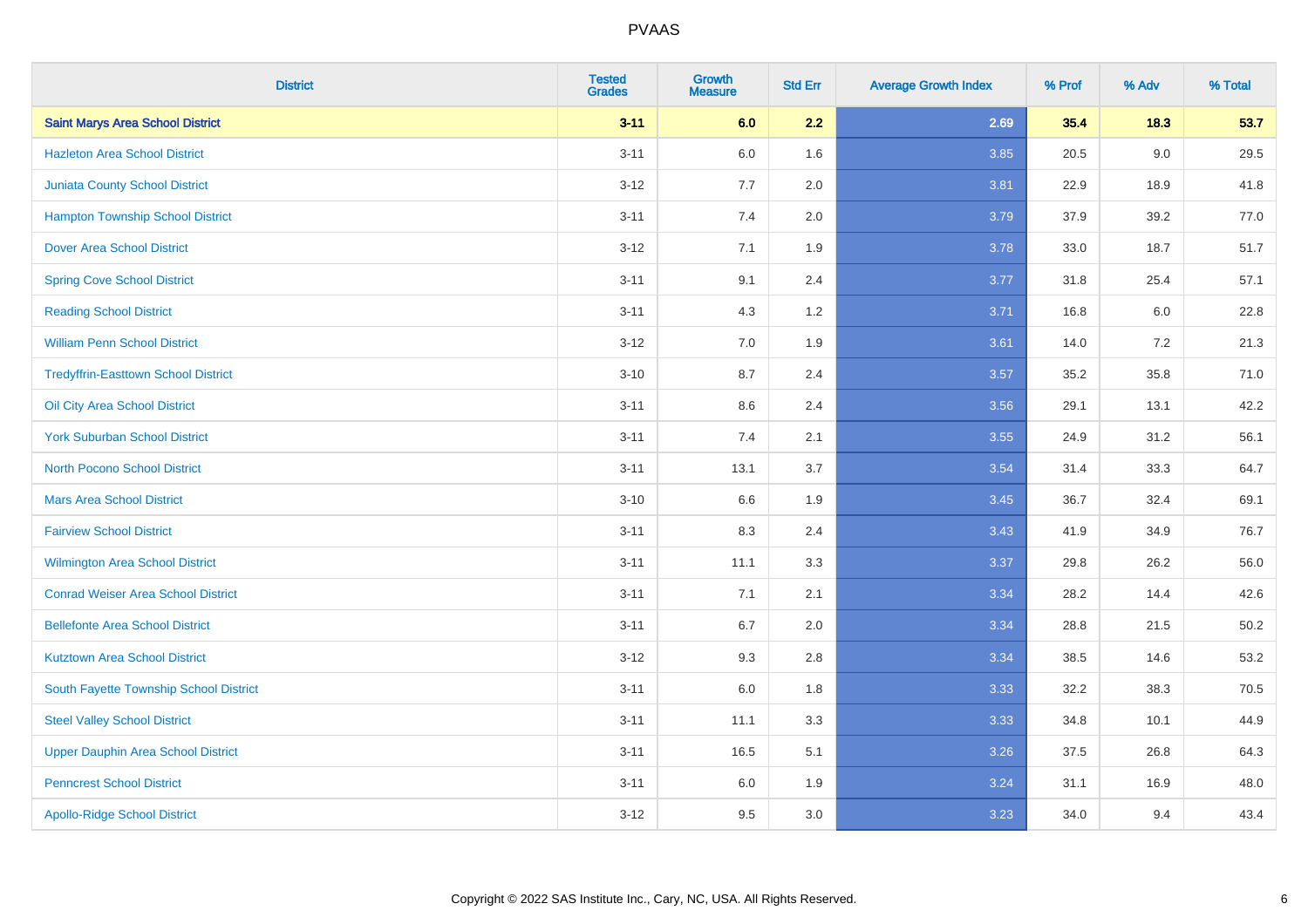| <b>District</b>                                    | <b>Tested</b><br><b>Grades</b> | <b>Growth</b><br><b>Measure</b> | <b>Std Err</b> | <b>Average Growth Index</b> | % Prof | % Adv | % Total |
|----------------------------------------------------|--------------------------------|---------------------------------|----------------|-----------------------------|--------|-------|---------|
| <b>Saint Marys Area School District</b>            | $3 - 11$                       | 6.0                             | 2.2            | 2.69                        | 35.4   | 18.3  | 53.7    |
| <b>Avon Grove Charter School</b>                   | $3 - 11$                       | 9.8                             | 3.1            | 3.18                        | 32.4   | 26.0  | 58.4    |
| 21st Century Cyber Charter School                  | $6 - 12$                       | 6.6                             | 2.1            | 3.16                        | 29.0   | 21.8  | 50.8    |
| <b>Greenwood School District</b>                   | $3 - 11$                       | 11.3                            | 3.6            | 3.14                        | 31.2   | 32.8  | 63.9    |
| Capital Area School for the Arts Charter School    | $9 - 11$                       | 14.2                            | 4.5            | 3.13                        | 27.5   | 30.0  | 57.5    |
| <b>Kane Area School District</b>                   | $3 - 10$                       | 8.8                             | 2.9            | 3.07                        | 31.4   | 19.8  | 51.2    |
| <b>Upper Perkiomen School District</b>             | $3 - 11$                       | 5.7                             | 1.9            | 3.04                        | 25.4   | 19.9  | 45.4    |
| <b>Lower Dauphin School District</b>               | $3 - 11$                       | 5.3                             | 1.8            | 3.03                        | 30.6   | 26.8  | 57.5    |
| <b>Allegheny-Clarion Valley School District</b>    | $3 - 10$                       | 12.3                            | 4.1            | 3.03                        | 33.3   | 19.0  | 52.4    |
| <b>Line Mountain School District</b>               | $3 - 11$                       | 11.7                            | 3.9            | 3.01                        | 40.4   | 42.3  | 82.7    |
| <b>Bald Eagle Area School District</b>             | $3 - 11$                       | 7.6                             | 2.5            | 3.00                        | 31.6   | 15.6  | 47.3    |
| <b>Canton Area School District</b>                 | $3 - 11$                       | 8.4                             | 2.9            | 2.92                        | 13.8   | 23.0  | 36.8    |
| <b>South Butler County School District</b>         | $3 - 10$                       | 6.3                             | 2.2            | 2.80                        | 37.8   | 19.2  | 57.0    |
| <b>Great Valley School District</b>                | $3 - 11$                       | 5.4                             | 2.0            | 2.77                        | 33.8   | 33.5  | 67.3    |
| <b>Donegal School District</b>                     | $3 - 12$                       | 5.9                             | 2.2            | 2.72                        | 34.1   | 23.1  | 57.2    |
| <b>Tamaqua Area School District</b>                | $3 - 12$                       | 6.5                             | 2.4            | 2.72                        | 34.3   | 17.5  | 51.8    |
| <b>Crawford Central School District</b>            | $3 - 11$                       | 5.7                             | 2.1            | 2.71                        | 26.4   | 15.8  | 42.1    |
| <b>Saint Marys Area School District</b>            | $3 - 11$                       | 6.0                             | 2.2            | 2.69                        | 35.4   | 18.3  | 53.7    |
| <b>Bedford Area School District</b>                | $3 - 11$                       | 6.4                             | 2.4            | 2.68                        | 31.0   | 20.6  | 51.6    |
| <b>Commonwealth Charter Academy Charter School</b> | $3 - 10$                       | 4.2                             | 1.6            | 2.68                        | 27.0   | 15.6  | 42.5    |
| <b>Palisades School District</b>                   | $3 - 11$                       | 7.7                             | 2.9            | 2.66                        | 27.8   | 20.3  | 48.1    |
| <b>Northern Tioga School District</b>              | $3 - 12$                       | 6.8                             | 2.6            | 2.64                        | 25.0   | 16.9  | 41.9    |
| <b>Homer-Center School District</b>                | $3 - 11$                       | 8.8                             | 3.5            | 2.53                        | 38.0   | 17.7  | 55.8    |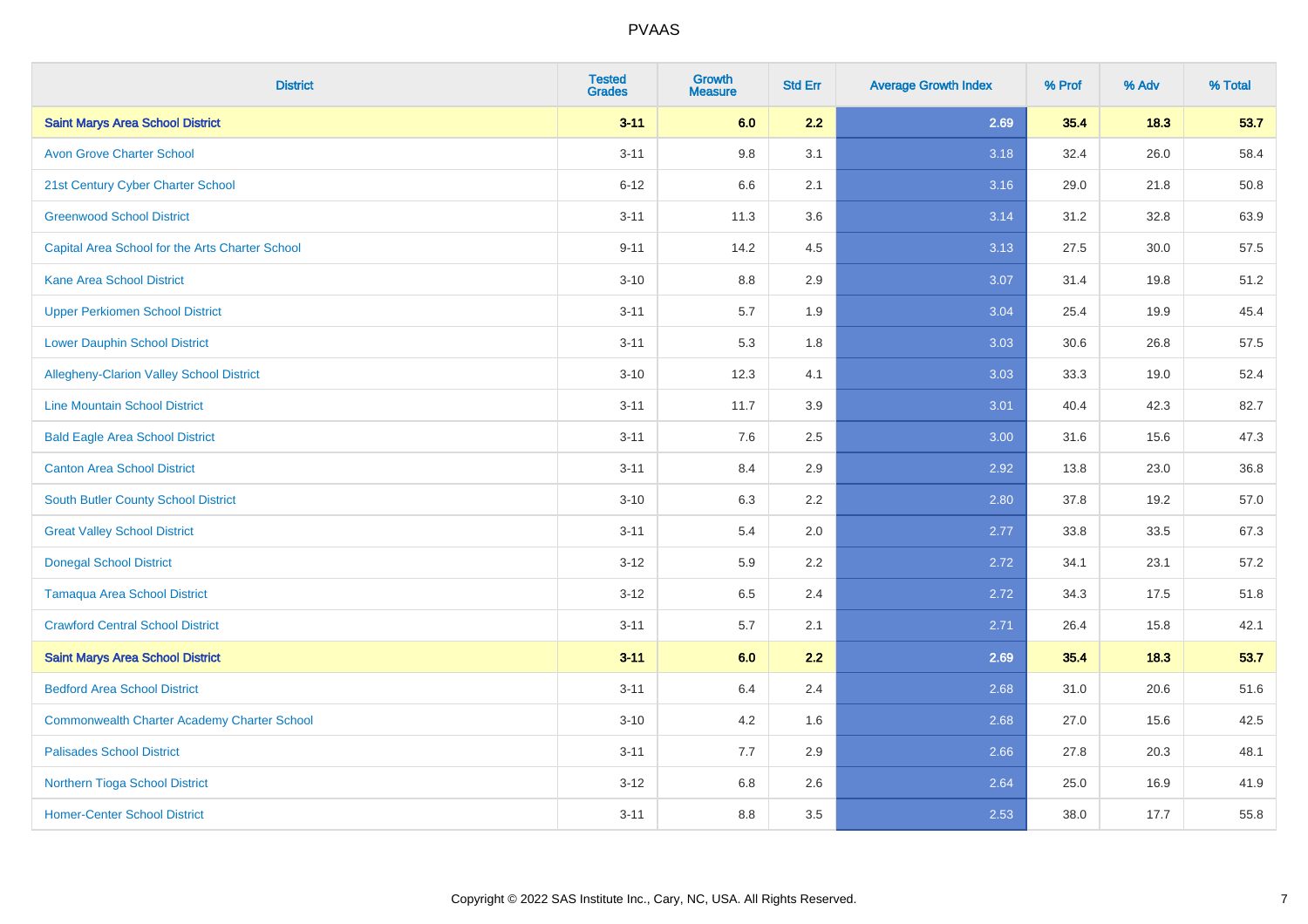| <b>District</b>                                | <b>Tested</b><br><b>Grades</b> | <b>Growth</b><br><b>Measure</b> | <b>Std Err</b> | <b>Average Growth Index</b> | % Prof | % Adv | % Total |
|------------------------------------------------|--------------------------------|---------------------------------|----------------|-----------------------------|--------|-------|---------|
| <b>Saint Marys Area School District</b>        | $3 - 11$                       | 6.0                             | 2.2            | 2.69                        | 35.4   | 18.3  | 53.7    |
| Northern Lehigh School District                | $3 - 12$                       | 6.1                             | 2.5            | 2.42                        | 21.4   | 18.0  | 39.3    |
| <b>Bentworth School District</b>               | $3 - 11$                       | 7.0                             | 3.0            | 2.36                        | 26.6   | 17.0  | 43.6    |
| <b>Red Lion Area School District</b>           | $3 - 11$                       | 4.5                             | 1.9            | 2.31                        | 32.3   | 21.5  | 53.8    |
| Huntingdon Area School District                | $3 - 11$                       | 5.8                             | 2.6            | 2.28                        | 27.8   | 17.4  | 45.2    |
| <b>Brandywine Heights Area School District</b> | $3 - 11$                       | 5.8                             | 2.6            | 2.27                        | 27.7   | 28.6  | 56.2    |
| East Pennsboro Area School District            | $3 - 11$                       | 4.8                             | 2.1            | 2.26                        | 36.8   | 16.9  | 53.7    |
| <b>Wallingford-Swarthmore School District</b>  | $3 - 10$                       | 5.0                             | 2.2            | 2.25                        | 33.3   | 37.1  | 70.4    |
| <b>Glendale School District</b>                | $3 - 10$                       | 7.9                             | 3.5            | 2.25                        | 42.6   | 9.3   | 51.8    |
| <b>Blue Ridge School District</b>              | $3 - 11$                       | 8.3                             | 3.7            | 2.24                        | 29.6   | 9.3   | 38.9    |
| Mastery Charter School - Hardy Williams        | $3 - 11$                       | 6.6                             | 3.0            | 2.21                        | 24.7   | 1.2   | 25.9    |
| <b>Brookville Area School District</b>         | $3 - 11$                       | 6.8                             | 3.1            | 2.19                        | 46.1   | 14.6  | 60.7    |
| <b>Mckeesport Area School District</b>         | $3 - 12$                       | 4.6                             | 2.2            | 2.14                        | 21.1   | 4.4   | 25.5    |
| <b>Muncy School District</b>                   | $3 - 11$                       | 6.9                             | 3.3            | 2.12                        | 37.6   | 18.8  | 56.4    |
| <b>Northeastern York School District</b>       | $3 - 11$                       | 3.8                             | 1.8            | 2.11                        | 32.7   | 21.0  | 53.7    |
| Northampton Area School District               | $3 - 11$                       | 3.2                             | 1.5            | 2.05                        | 29.8   | 17.9  | 47.7    |
| <b>Keystone Central School District</b>        | $3 - 11$                       | 3.6                             | 1.8            | 2.04                        | 27.1   | 14.6  | 41.8    |
| <b>Benton Area School District</b>             | $3 - 10$                       | 8.1                             | 4.0            | 2.01                        | 35.7   | 28.6  | 64.3    |
| Pennsylvania Distance Learning Charter School  | $3 - 12$                       | 6.8                             | 3.4            | 1.99                        | 19.8   | 6.2   | 25.9    |
| <b>South Middleton School District</b>         | $3 - 11$                       | 4.4                             | 2.2            | 1.95                        | 31.1   | 16.4  | 47.5    |
| <b>Oswayo Valley School District</b>           | $3-12$                         | 9.9                             | 5.1            | 1.93                        | 26.5   | 44.1  | 70.6    |
| <b>Spring Grove Area School District</b>       | $3 - 11$                       | 3.9                             | 2.0            | 1.90                        | 30.0   | 23.0  | 53.0    |
| <b>Eastern Lebanon County School District</b>  | $3 - 11$                       | 4.0                             | 2.1            | 1.89                        | 23.5   | 11.5  | 35.0    |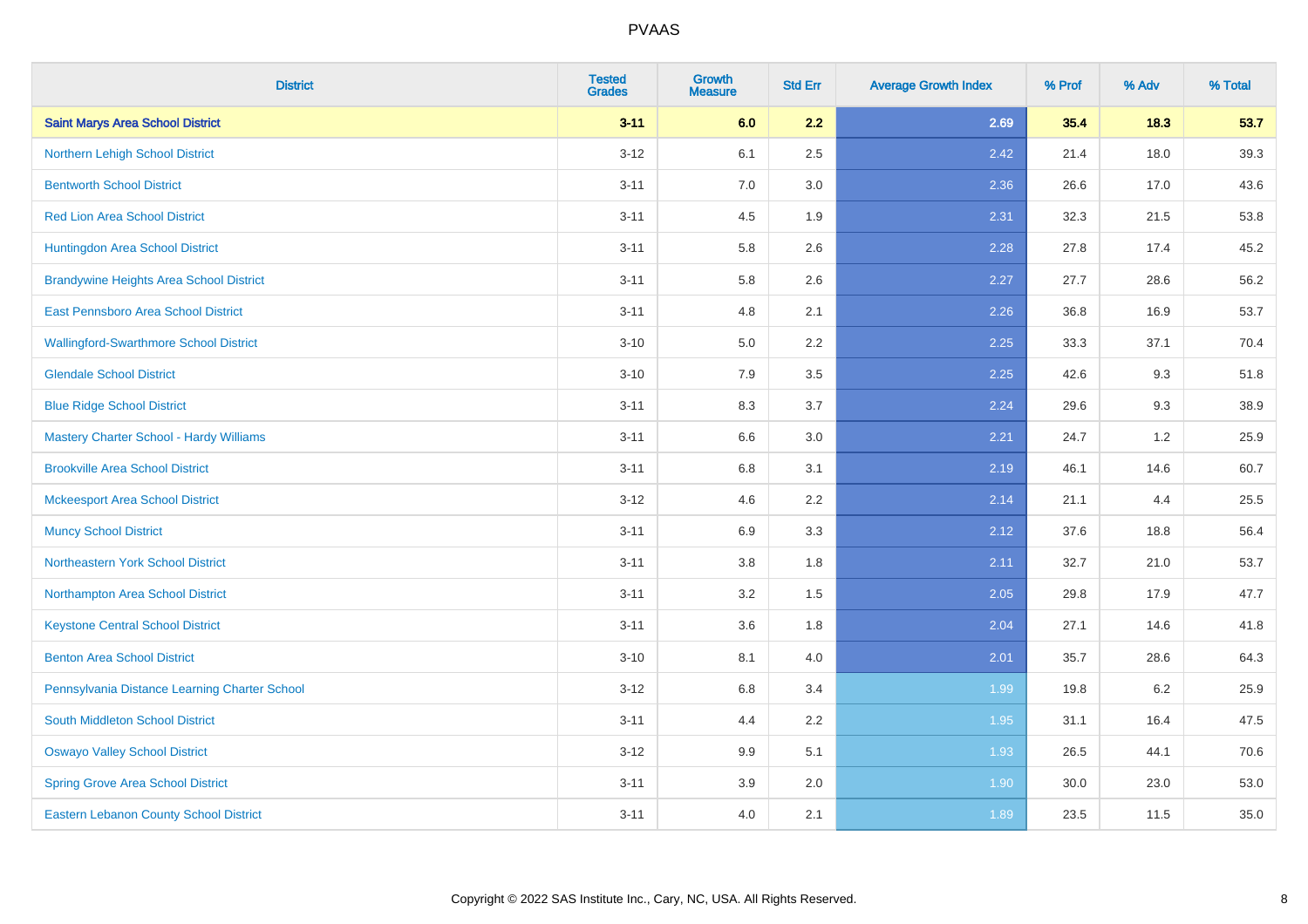| <b>District</b>                             | <b>Tested</b><br><b>Grades</b> | Growth<br><b>Measure</b> | <b>Std Err</b> | <b>Average Growth Index</b> | % Prof | % Adv | % Total |
|---------------------------------------------|--------------------------------|--------------------------|----------------|-----------------------------|--------|-------|---------|
| <b>Saint Marys Area School District</b>     | $3 - 11$                       | 6.0                      | 2.2            | 2.69                        | 35.4   | 18.3  | 53.7    |
| <b>United School District</b>               | $3 - 11$                       | 6.3                      | 3.3            | 1.89                        | 38.8   | 16.3  | 55.0    |
| <b>Perkiomen Valley School District</b>     | $3 - 11$                       | 2.7                      | 1.5            | 1.83                        | 35.0   | 25.3  | 60.3    |
| <b>Central Valley School District</b>       | $3 - 10$                       | 4.7                      | 2.6            | 1.83                        | 37.8   | 18.5  | 56.3    |
| <b>Sayre Area School District</b>           | $3 - 11$                       | 5.8                      | 3.2            | 1.81                        | 30.3   | 21.0  | 51.3    |
| Leechburg Area School District              | $3 - 11$                       | 7.0                      | 3.9            | 1.79                        | 37.7   | 4.9   | 42.6    |
| Mt Lebanon School District                  | $3 - 11$                       | 2.4                      | 1.3            | 1.79                        | 39.3   | 37.4  | 76.8    |
| <b>Wyalusing Area School District</b>       | $3 - 12$                       | 5.7                      | 3.2            | 1.78                        | 38.6   | 12.9  | 51.4    |
| <b>Multicultural Academy Charter School</b> | $9 - 11$                       | 6.0                      | 3.4            | 1.77                        | 12.3   | 0.0   | 12.3    |
| <b>Port Allegany School District</b>        | $3 - 11$                       | $6.5\,$                  | 3.7            | 1.74                        | 26.4   | 11.3  | 37.7    |
| <b>Penn-Trafford School District</b>        | $3 - 11$                       | 2.9                      | 1.8            | 1.68                        | 46.3   | 26.2  | 72.5    |
| <b>West Shore School District</b>           | $3 - 12$                       | 2.2                      | 1.3            | 1.68                        | 31.8   | 15.2  | 47.1    |
| <b>Waynesboro Area School District</b>      | $3 - 12$                       | 3.0                      | 1.8            | 1.67                        | 26.0   | 23.5  | 49.5    |
| Dr Robert Ketterer Charter School Inc       | $6 - 12$                       | 7.1                      | 4.3            | 1.66                        | 7.3    | 1.7   | 9.0     |
| <b>Halifax Area School District</b>         | $3 - 11$                       | 5.8                      | 3.5            | 1.64                        | 32.1   | 18.9  | 50.9    |
| <b>Salisbury Township School District</b>   | $3 - 11$                       | 5.8                      | 3.6            | 1.62                        | 24.4   | 12.6  | 37.0    |
| <b>Fort Leboeuf School District</b>         | $3 - 11$                       | 3.5                      | 2.2            | 1.58                        | 32.0   | 16.8  | 48.8    |
| <b>Gateway School District</b>              | $3 - 11$                       | 3.1                      | 2.0            | 1.55                        | 35.7   | 18.5  | 54.2    |
| <b>Smethport Area School District</b>       | $3 - 12$                       | 5.8                      | 3.8            | $1.52$                      | 24.6   | 20.0  | 44.6    |
| <b>Northern Potter School District</b>      | $3 - 12$                       | 6.8                      | 4.6            | 1.48                        | 30.6   | 11.1  | 41.7    |
| South Western School District               | $3 - 12$                       | 2.5                      | 1.7            | 1.48                        | 36.2   | 19.7  | 55.9    |
| Susquehanna Township School District        | $3 - 12$                       | 3.9                      | 2.7            | 1.45                        | 19.0   | 13.1  | 32.0    |
| <b>Conestoga Valley School District</b>     | $3 - 11$                       | 2.4                      | 1.7            | 1.43                        | 35.0   | 23.5  | 58.5    |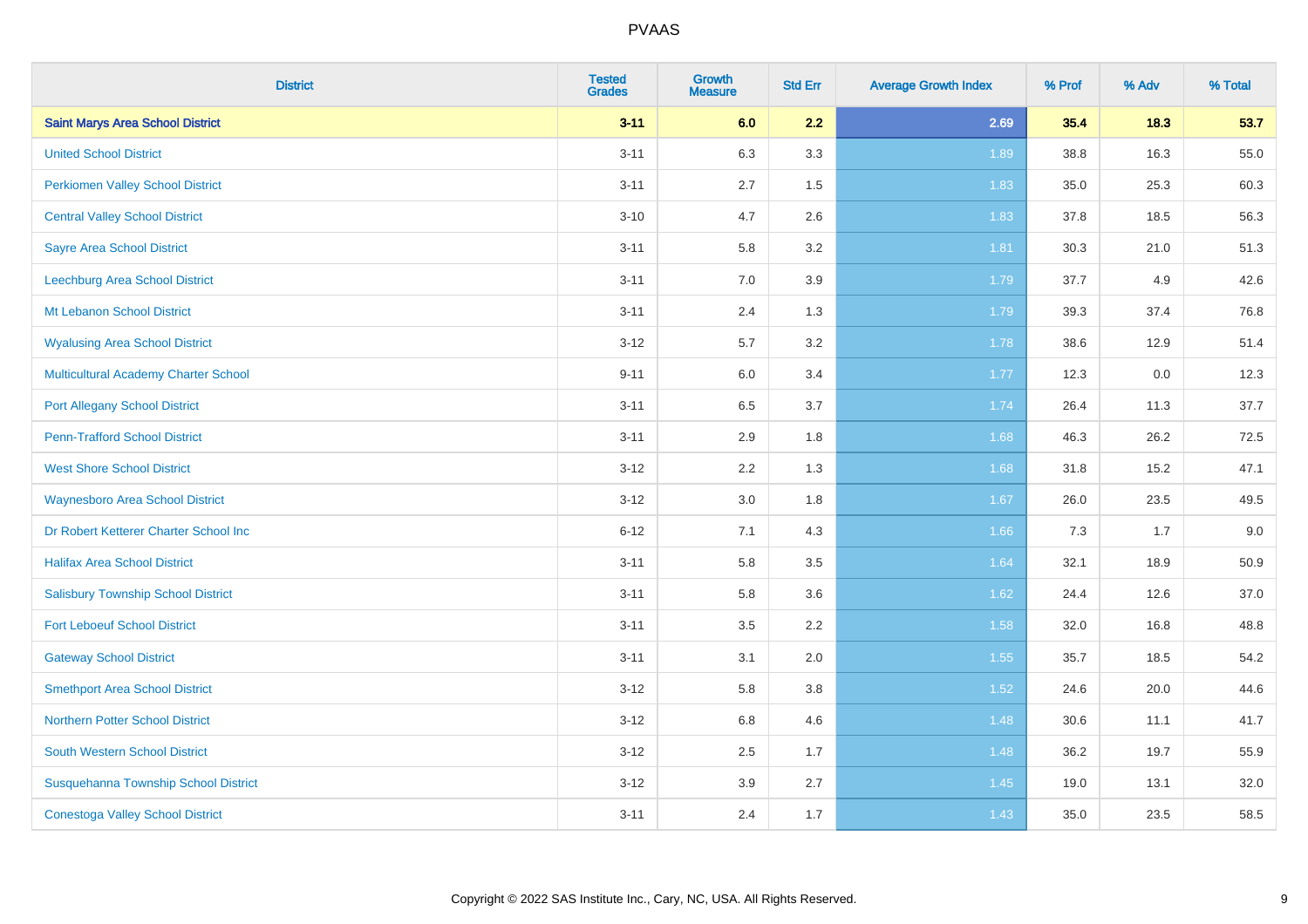| <b>District</b>                                | <b>Tested</b><br><b>Grades</b> | <b>Growth</b><br><b>Measure</b> | <b>Std Err</b> | <b>Average Growth Index</b> | % Prof | % Adv | % Total |
|------------------------------------------------|--------------------------------|---------------------------------|----------------|-----------------------------|--------|-------|---------|
| <b>Saint Marys Area School District</b>        | $3 - 11$                       | 6.0                             | 2.2            | 2.69                        | 35.4   | 18.3  | 53.7    |
| <b>Midd-West School District</b>               | $3 - 11$                       | 3.6                             | 2.6            | 1.42                        | 28.6   | 25.0  | 53.6    |
| <b>Western Wayne School District</b>           | $3 - 11$                       | 3.6                             | 2.6            | 1.39                        | 30.8   | 16.2  | 47.0    |
| <b>Conemaugh Township Area School District</b> | $3 - 12$                       | 4.8                             | 3.5            | 1.39                        | 30.9   | 27.8  | 58.8    |
| <b>Mastery Charter School - Thomas Campus</b>  | $3 - 10$                       | 7.9                             | 5.7            | 1.39                        | 12.5   | 0.0   | 12.5    |
| <b>Chestnut Ridge School District</b>          | $3 - 12$                       | 4.0                             | 2.9            | 1.38                        | 33.2   | 11.0  | 44.2    |
| Philipsburg-Osceola Area School District       | $3 - 11$                       | 4.1                             | 3.0            | 1.37                        | 22.5   | 16.2  | 38.8    |
| <b>Keystone School District</b>                | $3 - 11$                       | 7.8                             | 5.7            | 1.37                        | 35.0   | 45.0  | 80.0    |
| <b>Ringgold School District</b>                | $3 - 11$                       | 2.9                             | 2.2            | 1.32                        | 23.8   | 13.3  | 37.1    |
| Pennsylvania Virtual Charter School            | $3 - 11$                       | 4.4                             | 3.4            | 1.31                        | 29.8   | 21.2  | 51.0    |
| <b>Purchase Line School District</b>           | $3 - 12$                       | 4.3                             | 3.3            | 1.30                        | 32.3   | 9.0   | 41.4    |
| Johnsonburg Area School District               | $3 - 11$                       | $5.0\,$                         | 3.9            | 1.27                        | 35.5   | 11.8  | 47.4    |
| <b>Bloomsburg Area School District</b>         | $3 - 10$                       | 4.3                             | 3.4            | $1.26$                      | 36.5   | 20.6  | 57.1    |
| <b>Bellwood-Antis School District</b>          | $3 - 10$                       | 3.5                             | 2.8            | 1.24                        | 40.9   | 19.4  | 60.2    |
| <b>Upper Dublin School District</b>            | $3 - 12$                       | 2.1                             | 1.8            | 1.19                        | 34.7   | 30.0  | 64.7    |
| <b>Solanco School District</b>                 | $3 - 11$                       | 2.2                             | 1.8            | 1.18                        | 27.2   | 15.0  | 42.3    |
| <b>Newport School District</b>                 | $3 - 12$                       | 3.8                             | 3.3            | 1.17                        | 38.8   | 10.4  | 49.2    |
| People For People Charter School               | $3 - 12$                       | 6.4                             | 5.6            | 1.15                        | 2.4    | 0.0   | 2.4     |
| <b>Esperanza Cyber Charter School</b>          | $3 - 11$                       | 7.1                             | 6.1            | 1.15                        | 8.8    | 2.9   | 11.8    |
| <b>Southeast Delco School District</b>         | $3 - 10$                       | 3.9                             | 3.5            | 1.12                        | 18.6   | 3.4   | 22.0    |
| <b>Athens Area School District</b>             | $3 - 11$                       | 2.6                             | 2.3            | 1.11                        | 34.9   | 12.3  | 47.3    |
| <b>Haverford Township School District</b>      | $3 - 11$                       | 1.4                             | 1.4            | 1.05                        | 36.7   | 26.3  | 63.0    |
| <b>Bermudian Springs School District</b>       | $3 - 11$                       | 2.5                             | 2.4            | 1.05                        | 31.8   | 23.5  | 55.3    |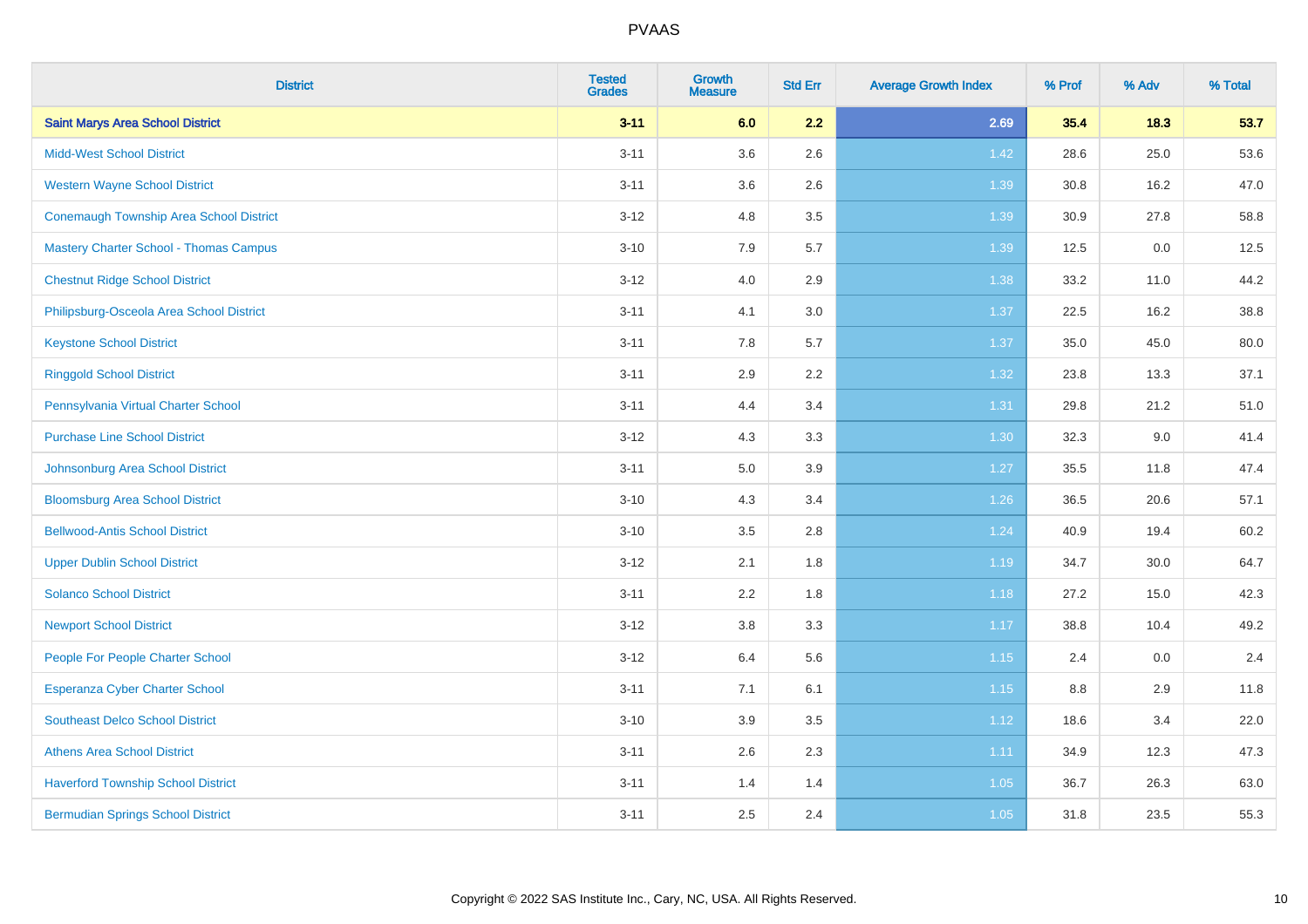| <b>District</b>                                 | <b>Tested</b><br><b>Grades</b> | <b>Growth</b><br><b>Measure</b> | <b>Std Err</b> | <b>Average Growth Index</b> | % Prof | % Adv | % Total |
|-------------------------------------------------|--------------------------------|---------------------------------|----------------|-----------------------------|--------|-------|---------|
| <b>Saint Marys Area School District</b>         | $3 - 11$                       | 6.0                             | 2.2            | 2.69                        | 35.4   | 18.3  | 53.7    |
| <b>Sharpsville Area School District</b>         | $3 - 11$                       | 3.8                             | 3.7            | 1.04                        | 41.1   | 23.2  | 64.3    |
| <b>Brownsville Area School District</b>         | $3 - 12$                       | 3.9                             | 3.8            | 1.04                        | 22.0   | 8.5   | 30.5    |
| Esperanza Academy Charter School                | $4 - 11$                       | 2.1                             | 2.1            | 1.01                        | 14.2   | 3.6   | 17.8    |
| <b>Galeton Area School District</b>             | $3 - 11$                       | 5.4                             | 5.4            | 1.01                        | 33.3   | 22.2  | 55.6    |
| West Jefferson Hills School District            | $3 - 11$                       | 1.9                             | 1.9            | 0.99                        | 34.8   | 27.3  | 62.1    |
| <b>Centennial School District</b>               | $3 - 10$                       | 1.5                             | $1.5\,$        | 0.98                        | 23.6   | 12.4  | 36.0    |
| <b>Eastern Lancaster County School District</b> | $3 - 12$                       | 2.9                             | 3.2            | 0.91                        | 35.2   | 36.4  | 71.6    |
| <b>Pottstown School District</b>                | $3 - 12$                       | 2.0                             | 2.2            | 0.88                        | 19.4   | 6.2   | 25.6    |
| Hope For Hyndman Charter School                 | $3 - 11$                       | 5.1                             | 5.8            | 0.88                        | 14.3   | 7.1   | 21.4    |
| <b>Clarion Area School District</b>             | $3 - 11$                       | 3.2                             | 3.7            | 0.88                        | 31.7   | 13.3  | 45.0    |
| Aspira Bilingual Cyber Charter School           | $3 - 11$                       | 5.1                             | 5.8            | 0.87                        | 4.8    | 0.0   | 4.8     |
| <b>Blackhawk School District</b>                | $3 - 11$                       | 2.0                             | 2.3            | 0.87                        | 34.6   | 20.7  | 55.3    |
| <b>Moon Area School District</b>                | $3 - 11$                       | 1.5                             | 1.8            | 0.86                        | 34.5   | 25.5  | 60.0    |
| <b>North Clarion County School District</b>     | $3 - 12$                       | 3.4                             | 4.1            | 0.83                        | 45.0   | 18.8  | 63.8    |
| Penn-Delco School District                      | $3 - 11$                       | 1.3                             | 1.8            | 0.75                        | 26.5   | 12.6  | 39.1    |
| <b>School Lane Charter School</b>               | $3 - 11$                       | 2.6                             | 3.6            | 0.72                        | 23.1   | 18.7  | 41.8    |
| <b>Lewisburg Area School District</b>           | $3 - 11$                       | 1.7                             | 2.4            | 0.72                        | 35.9   | 35.9  | 71.8    |
| <b>Forest Hills School District</b>             | $3 - 11$                       | 1.8                             | 2.5            | 0.71                        | 28.8   | 10.3  | 39.1    |
| <b>Tunkhannock Area School District</b>         | $3 - 11$                       | 1.4                             | 2.0            | 0.71                        | 29.8   | 18.1  | 47.9    |
| <b>Mercer Area School District</b>              | $3 - 11$                       | 2.2                             | 3.1            | 0.70                        | 24.4   | 11.8  | 36.2    |
| <b>Springfield School District</b>              | $3 - 11$                       | 1.2                             | 1.7            | 0.69                        | 31.8   | 25.2  | 56.9    |
| <b>Williams Valley School District</b>          | $3 - 11$                       | 2.6                             | 3.7            | 0.69                        | 17.0   | 5.1   | 22.0    |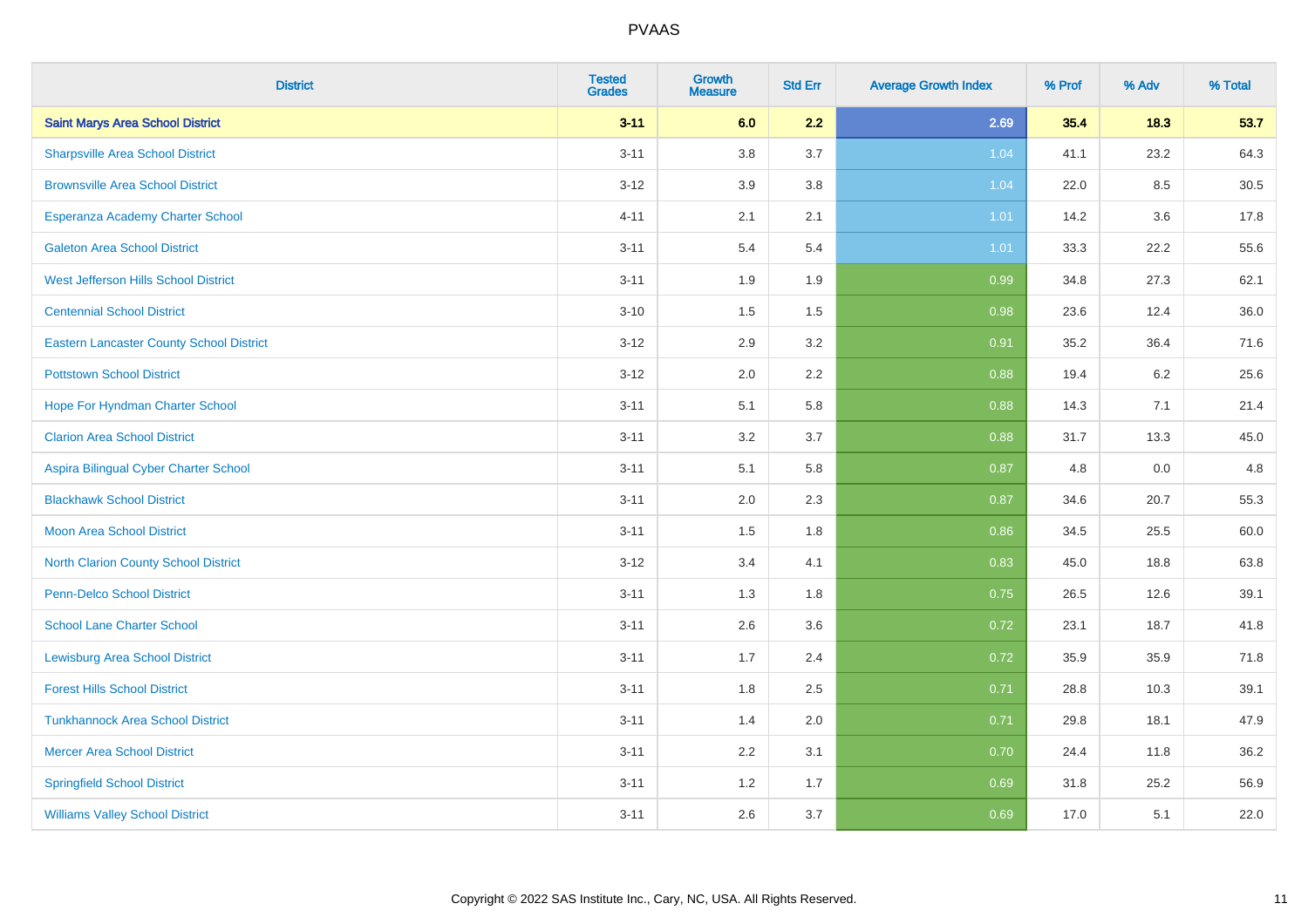| <b>District</b>                                    | <b>Tested</b><br><b>Grades</b> | <b>Growth</b><br><b>Measure</b> | <b>Std Err</b> | <b>Average Growth Index</b> | % Prof | % Adv | % Total |
|----------------------------------------------------|--------------------------------|---------------------------------|----------------|-----------------------------|--------|-------|---------|
| <b>Saint Marys Area School District</b>            | $3 - 11$                       | 6.0                             | 2.2            | 2.69                        | 35.4   | 18.3  | 53.7    |
| <b>Union School District</b>                       | $3 - 12$                       | 2.5                             | 3.7            | 0.69                        | 17.9   | 10.4  | 28.4    |
| <b>Mastery Charter School - Pickett Campus</b>     | $6 - 10$                       | 2.7                             | 4.2            | 0.65                        | 20.6   | 0.0   | 20.6    |
| <b>Belmont Charter School</b>                      | $3 - 10$                       | 2.2                             | 3.4            | 0.64                        | 5.3    | 1.8   | $7.0\,$ |
| <b>Bensalem Township School District</b>           | $3 - 11$                       | 1.0                             | 1.6            | 0.63                        | 24.3   | 10.7  | 34.9    |
| <b>Bethlehem-Center School District</b>            | $3 - 10$                       | 2.1                             | 3.5            | 0.59                        | 32.3   | 4.6   | 36.9    |
| <b>Sullivan County School District</b>             | $3 - 10$                       | 2.5                             | 4.3            | 0.58                        | 43.6   | 7.7   | 51.3    |
| <b>Abington School District</b>                    | $3 - 10$                       | 0.9                             | 1.6            | 0.57                        | 29.7   | 28.7  | 58.4    |
| <b>Oley Valley School District</b>                 | $3 - 11$                       | 1.4                             | 2.4            | 0.56                        | 37.4   | 23.9  | 61.4    |
| <b>Upper Moreland Township School District</b>     | $3 - 11$                       | 1.1                             | 2.0            | 0.56                        | 24.8   | 26.6  | 51.3    |
| <b>Seneca Valley School District</b>               | $3 - 11$                       | 0.8                             | 1.4            | 0.54                        | 40.6   | 25.2  | 65.8    |
| Shenango Area School District                      | $3 - 11$                       | 1.7                             | 3.2            | 0.52                        | 41.4   | 13.8  | 55.3    |
| Juniata Valley School District                     | $3 - 11$                       | 1.6                             | 3.2            | 0.51                        | 23.1   | 9.4   | 32.5    |
| Daniel Boone Area School District                  | $3 - 12$                       | 0.9                             | 1.9            | 0.46                        | 28.9   | 22.0  | 51.0    |
| <b>Annville-Cleona School District</b>             | $3 - 12$                       | 1.1                             | 2.4            | 0.45                        | 34.8   | 13.6  | 48.5    |
| <b>MaST Community Charter School II</b>            | $3 - 10$                       | 1.4                             | 3.0            | 0.45                        | 16.1   | 4.6   | 20.7    |
| Philadelphia Electrical & Tech Charter High School | $10 - 10$                      | 1.2                             | 2.6            | 0.45                        | 0.9    | 0.0   | 0.9     |
| <b>Brentwood Borough School District</b>           | $3 - 11$                       | 1.3                             | 3.0            | 0.44                        | 20.2   | 16.0  | 36.2    |
| <b>Austin Area School District</b>                 | $3 - 11$                       | 2.6                             | 6.0            | 0.43                        | 25.0   | 18.8  | 43.8    |
| <b>Reach Cyber Charter School</b>                  | $3 - 11$                       | 1.4                             | 3.6            | 0.40                        | 32.9   | 15.2  | 48.1    |
| Pennsylvania Cyber Charter School                  | $3 - 11$                       | 0.6                             | 1.5            | 0.37                        | 20.8   | 8.1   | 28.9    |
| <b>Upper Adams School District</b>                 | $3 - 11$                       | 0.9                             | 2.5            | 0.37                        | 33.0   | 17.0  | 50.0    |
| <b>Wattsburg Area School District</b>              | $3 - 11$                       | 1.0                             | 2.7            | 0.36                        | 20.4   | 12.4  | 32.7    |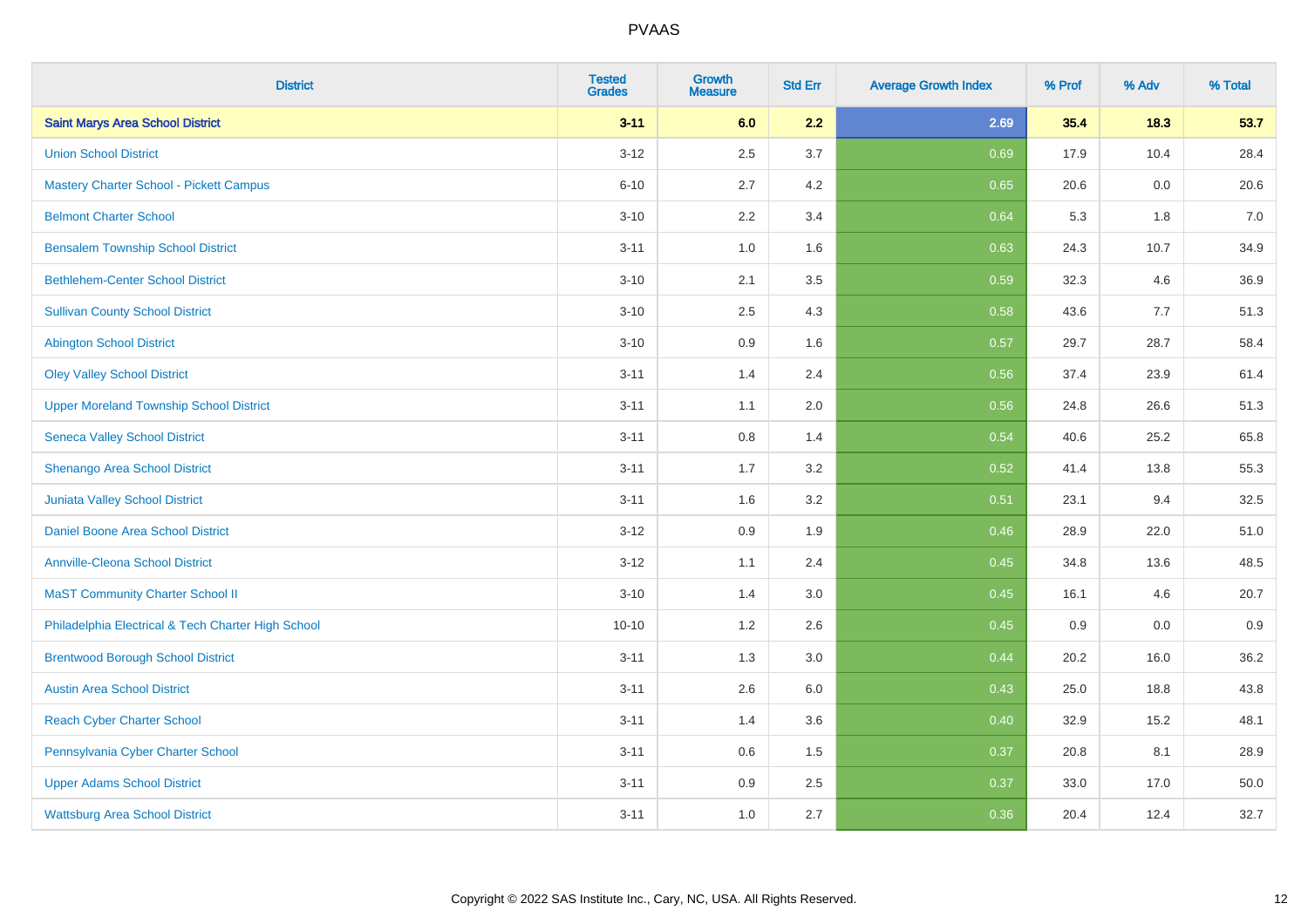| <b>District</b>                                  | <b>Tested</b><br><b>Grades</b> | <b>Growth</b><br><b>Measure</b> | <b>Std Err</b> | <b>Average Growth Index</b> | % Prof | % Adv | % Total |
|--------------------------------------------------|--------------------------------|---------------------------------|----------------|-----------------------------|--------|-------|---------|
| <b>Saint Marys Area School District</b>          | $3 - 11$                       | 6.0                             | 2.2            | 2.69                        | 35.4   | 18.3  | 53.7    |
| <b>North Star School District</b>                | $3 - 11$                       | 1.1                             | 3.3            | 0.34                        | 26.2   | 20.0  | 46.2    |
| <b>Avella Area School District</b>               | $3 - 12$                       | 1.6                             | 4.7            | 0.34                        | 34.8   | 7.2   | 42.0    |
| <b>Wilson School District</b>                    | $3 - 12$                       | 0.5                             | 1.5            | 0.32                        | 30.4   | 25.5  | 55.9    |
| <b>Hopewell Area School District</b>             | $3 - 11$                       | 0.8                             | 2.6            | 0.31                        | 34.5   | 12.4  | 46.9    |
| South Williamsport Area School District          | $3 - 10$                       | 0.9                             | 3.1            | 0.31                        | 38.4   | 11.6  | 50.0    |
| <b>New Foundations Charter School</b>            | $3 - 11$                       | 0.6                             | 2.2            | 0.29                        | 22.4   | 4.0   | 26.4    |
| <b>Jersey Shore Area School District</b>         | $3 - 11$                       | 0.7                             | 2.5            | 0.27                        | 39.3   | 13.6  | 52.9    |
| <b>Tech Freire Charter School</b>                | $9 - 11$                       | 0.7                             | 2.5            | 0.27                        | 3.6    | 0.0   | 3.6     |
| <b>Marion Center Area School District</b>        | $3 - 10$                       | 0.8                             | 2.9            | 0.27                        | 23.3   | 11.1  | 34.4    |
| <b>Shippensburg Area School District</b>         | $3 - 11$                       | 0.5                             | 1.8            | 0.26                        | 23.5   | 22.8  | 46.3    |
| <b>Hamburg Area School District</b>              | $3 - 11$                       | 0.6                             | 2.4            | 0.25                        | 28.0   | 15.5  | 43.6    |
| <b>Ridley School District</b>                    | $3 - 12$                       | 0.3                             | 1.6            | 0.21                        | 32.0   | 10.7  | 42.6    |
| <b>Tulpehocken Area School District</b>          | $3 - 12$                       | 1.0                             | 4.9            | 0.20                        | 11.5   | 23.1  | 34.6    |
| <b>Tidioute Community Charter School</b>         | $3 - 11$                       | 0.8                             | 4.4            | 0.19                        | 18.1   | 6.9   | 25.0    |
| <b>Garnet Valley School District</b>             | $3 - 10$                       | 0.2                             | 1.7            | 0.13                        | 34.9   | 26.4  | 61.3    |
| <b>Central Columbia School District</b>          | $3 - 12$                       | 0.3                             | 2.3            | 0.12                        | 25.4   | 37.6  | 63.0    |
| Altoona Area School District                     | $3 - 12$                       | 0.1                             | 1.5            | 0.07                        | 29.0   | 13.8  | 42.8    |
| Community Academy Of Philadelphia Charter School | $3 - 11$                       | 0.1                             | 2.6            | 0.06                        | 9.7    | 2.6   | 12.4    |
| Penn Hills School District                       | $3 - 11$                       | 0.0                             | 2.4            | 0.02                        | 18.4   | 7.1   | 25.6    |
| Southern Tioga School District                   | $3 - 11$                       | $-0.1$                          | 2.8            | $-0.03$                     | 26.3   | 10.3  | 36.6    |
| <b>Warren County School District</b>             | $3 - 11$                       | $-0.1$                          | 1.6            | $-0.06$                     | 26.7   | 9.7   | 36.4    |
| <b>Northern Cambria School District</b>          | $3 - 11$                       | $-0.3$                          | 3.4            | $-0.09$                     | 26.5   | 1.2   | 27.7    |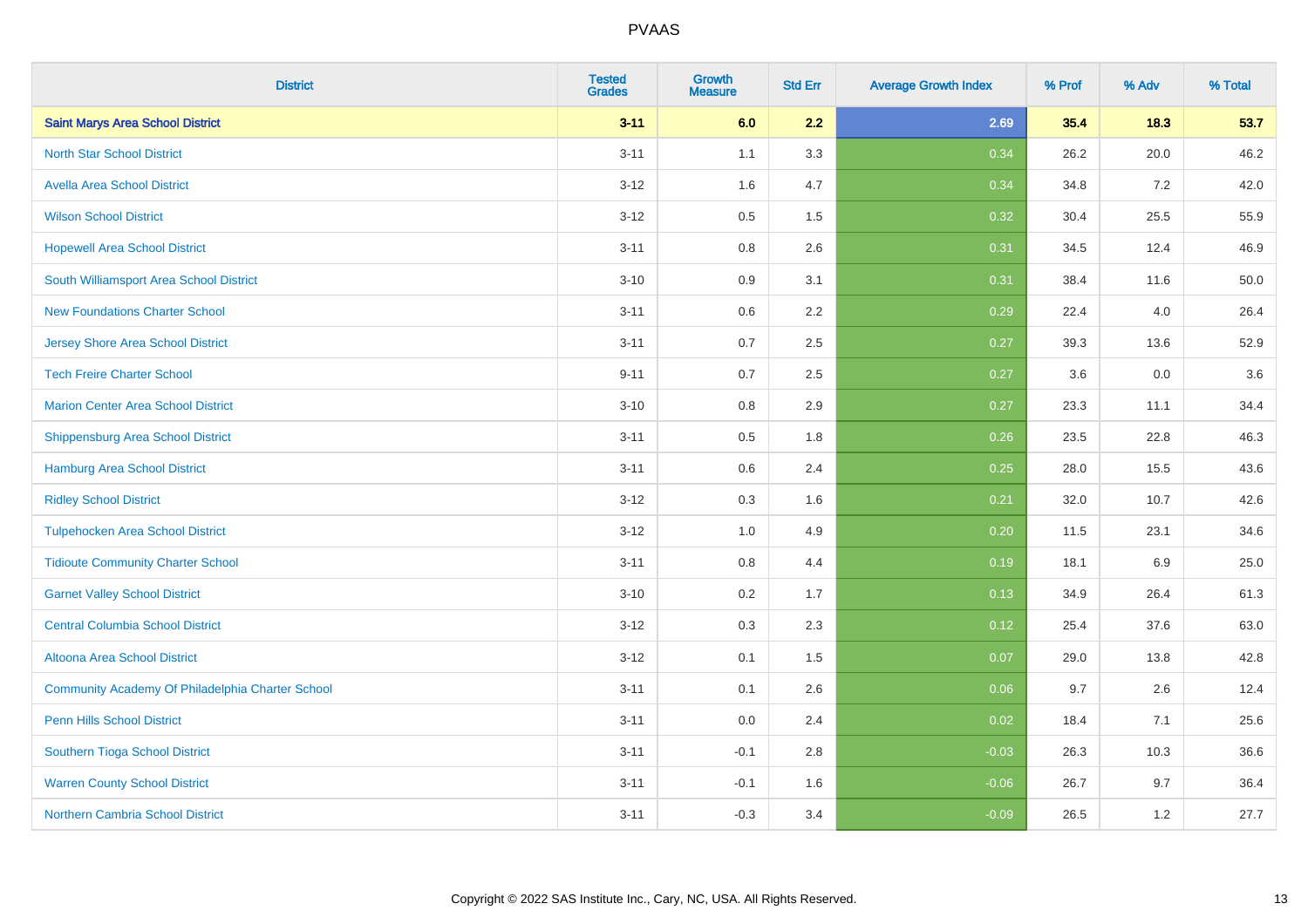| <b>District</b>                            | <b>Tested</b><br><b>Grades</b> | <b>Growth</b><br><b>Measure</b> | <b>Std Err</b> | <b>Average Growth Index</b> | % Prof | % Adv | % Total  |
|--------------------------------------------|--------------------------------|---------------------------------|----------------|-----------------------------|--------|-------|----------|
| <b>Saint Marys Area School District</b>    | $3 - 11$                       | 6.0                             | 2.2            | 2.69                        | 35.4   | 18.3  | 53.7     |
| <b>Freeport Area School District</b>       | $3 - 10$                       | $-0.2$                          | 2.1            | $-0.10$                     | 37.4   | 29.8  | 67.2     |
| Lehigh Career & Technical Institute        | $10 - 12$                      | $-0.7$                          | 6.3            | $-0.11$                     | 36.4   | 4.6   | 40.9     |
| <b>Brockway Area School District</b>       | $3 - 11$                       | $-0.4$                          | 3.5            | $-0.11$                     | 41.2   | 13.8  | 55.0     |
| <b>Harrisburg City School District</b>     | $3 - 11$                       | $-0.2$                          | 2.0            | $-0.11$                     | 6.0    | 2.0   | 8.0      |
| <b>Wilson Area School District</b>         | $3 - 11$                       | $-0.3$                          | 2.4            | $-0.12$                     | 35.4   | 14.6  | 50.0     |
| <b>Fairfield Area School District</b>      | $3 - 11$                       | $-0.5$                          | 3.6            | $-0.13$                     | 43.9   | 6.1   | $50.0\,$ |
| <b>Otto-Eldred School District</b>         | $3 - 11$                       | $-0.5$                          | 3.5            | $-0.13$                     | 35.8   | 10.5  | 46.3     |
| <b>Greencastle-Antrim School District</b>  | $3 - 11$                       | $-0.3$                          | 2.0            | $-0.14$                     | 30.9   | 22.2  | 53.1     |
| <b>Portage Area School District</b>        | $3 - 10$                       | $-0.5$                          | 3.3            | $-0.14$                     | 27.0   | 20.6  | 47.6     |
| <b>Central Greene School District</b>      | $3 - 11$                       | $-0.4$                          | 2.5            | $-0.15$                     | 27.8   | 14.8  | 42.6     |
| South Side Area School District            | $3 - 11$                       | $-0.6$                          | 3.1            | $-0.19$                     | 24.0   | 28.0  | 52.0     |
| Jeannette City School District             | $3 - 11$                       | $-0.7$                          | 3.4            | $-0.20$                     | 26.8   | 4.1   | 30.9     |
| <b>Fort Cherry School District</b>         | $3 - 10$                       | $-0.7$                          | 3.1            | $-0.21$                     | 30.6   | 14.1  | 44.7     |
| <b>Claysburg-Kimmel School District</b>    | $3 - 11$                       | $-1.2$                          | 5.2            | $-0.22$                     | 5.0    | 0.0   | $5.0\,$  |
| <b>Blacklick Valley School District</b>    | $3 - 11$                       | $-0.9$                          | 3.9            | $-0.23$                     | 7.7    | 7.7   | 15.4     |
| <b>Evergreen Community Charter School</b>  | $6 - 11$                       | $-1.1$                          | 4.7            | $-0.23$                     | 34.6   | 26.9  | 61.5     |
| <b>Ferndale Area School District</b>       | $3 - 10$                       | $-1.1$                          | 4.1            | $-0.27$                     | 21.0   | 7.9   | 29.0     |
| Northern Lebanon School District           | $3 - 11$                       | $-0.7$                          | 2.3            | $-0.29$                     | 18.8   | 6.8   | 25.6     |
| <b>Cranberry Area School District</b>      | $3 - 12$                       | $-0.9$                          | 3.1            | $-0.29$                     | 25.5   | 9.7   | 35.2     |
| Mastery Charter High School-Lenfest Campus | $7 - 11$                       | $-1.8$                          | 5.8            | $-0.30$                     | 26.3   | 0.0   | 26.3     |
| South Allegheny School District            | $3 - 11$                       | $-0.9$                          | 3.1            | $-0.30$                     | 23.8   | 2.5   | 26.2     |
| <b>Columbia Borough School District</b>    | $3 - 12$                       | $-1.1$                          | 3.6            | $-0.31$                     | 17.2   | 1.7   | 19.0     |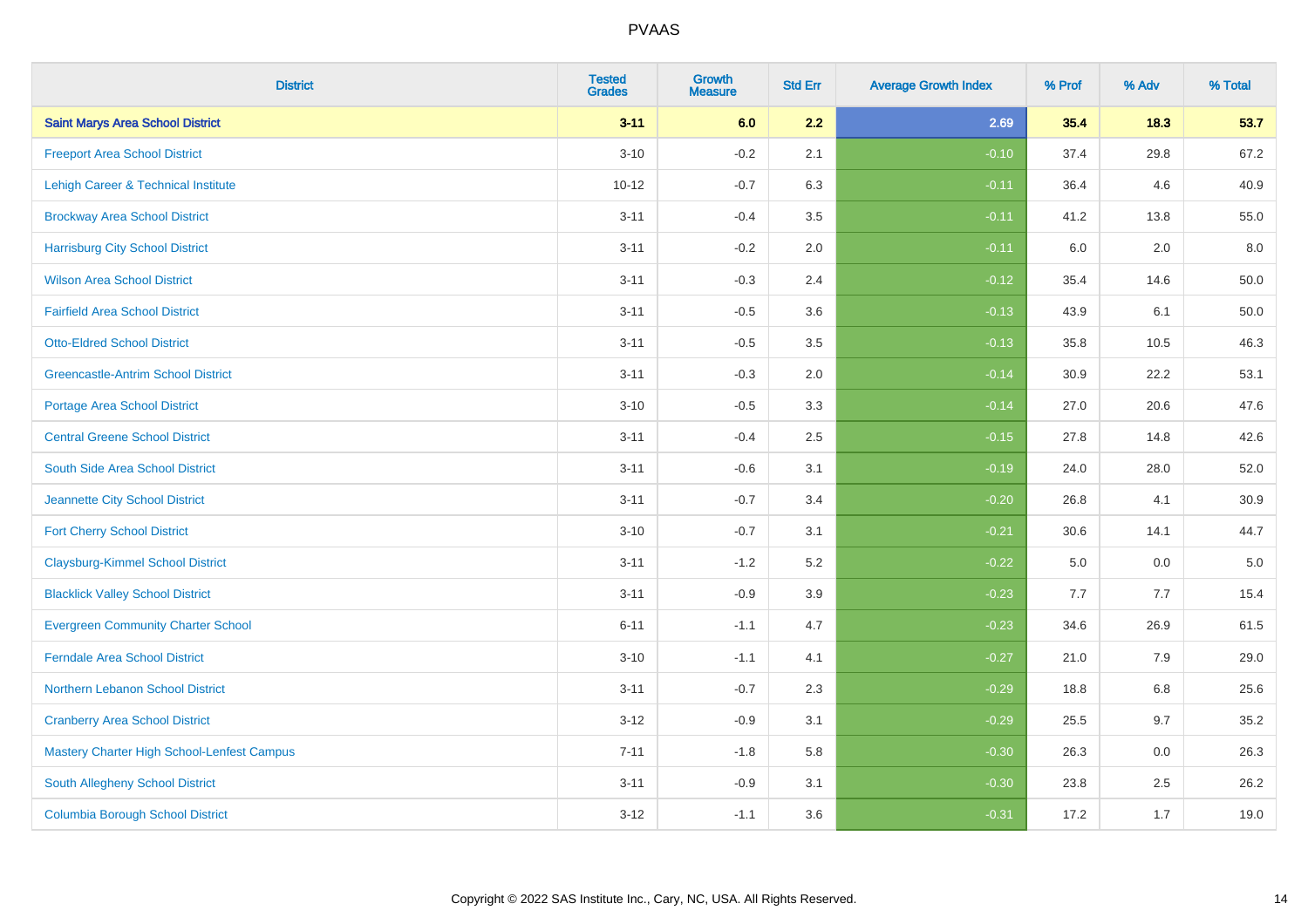| <b>District</b>                                         | <b>Tested</b><br><b>Grades</b> | <b>Growth</b><br><b>Measure</b> | <b>Std Err</b> | <b>Average Growth Index</b> | % Prof | % Adv | % Total |
|---------------------------------------------------------|--------------------------------|---------------------------------|----------------|-----------------------------|--------|-------|---------|
| <b>Saint Marys Area School District</b>                 | $3 - 11$                       | 6.0                             | 2.2            | 2.69                        | 35.4   | 18.3  | 53.7    |
| <b>Clairton City School District</b>                    | $3 - 11$                       | $-1.6$                          | 5.0            | $-0.32$                     | 3.8    | 0.5   | 4.4     |
| <b>Forest City Regional School District</b>             | $3 - 12$                       | $-1.2$                          | 3.6            | $-0.33$                     | 26.5   | 8.2   | 34.7    |
| <b>Palmerton Area School District</b>                   | $3 - 11$                       | $-0.9$                          | 2.7            | $-0.34$                     | 34.3   | 14.3  | 48.6    |
| <b>MaST Community Charter School</b>                    | $3 - 10$                       | $-0.9$                          | 2.5            | $-0.34$                     | 25.0   | 21.6  | 46.6    |
| <b>Clearfield Area School District</b>                  | $3 - 10$                       | $-1.3$                          | 3.7            | $-0.34$                     | 43.9   | 24.6  | 68.4    |
| <b>Everett Area School District</b>                     | $3 - 11$                       | $-1.1$                          | 3.1            | $-0.34$                     | 34.2   | 13.2  | 47.4    |
| <b>Pine Grove Area School District</b>                  | $3 - 11$                       | $-1.1$                          | 3.0            | $-0.36$                     | 29.5   | 14.3  | 43.8    |
| <b>Westmont Hilltop School District</b>                 | $3 - 11$                       | $-1.0$                          | 2.8            | $-0.36$                     | 33.3   | 14.7  | 48.0    |
| <b>Forest Area School District</b>                      | $3 - 11$                       | $-1.8$                          | 4.7            | $-0.37$                     | 18.9   | 15.1  | 34.0    |
| <b>Farrell Area School District</b>                     | $3 - 11$                       | $-1.9$                          | 4.2            | $-0.44$                     | 9.3    | 11.6  | 20.9    |
| <b>Burrell School District</b>                          | $3 - 11$                       | $-1.5$                          | 3.3            | $-0.44$                     | 27.8   | 17.7  | 45.6    |
| <b>Chichester School District</b>                       | $3 - 11$                       | $-1.8$                          | 4.2            | $-0.44$                     | 40.0   | 14.0  | 54.0    |
| <b>Schuylkill Valley School District</b>                | $3 - 11$                       | $-1.0$                          | 2.2            | $-0.47$                     | 29.8   | 20.2  | 50.0    |
| <b>Allegheny Valley School District</b>                 | $3 - 11$                       | $-1.9$                          | 3.9            | $-0.48$                     | 31.8   | 11.4  | 43.2    |
| York Academy Regional Charter School                    | $3 - 11$                       | $-2.3$                          | 4.4            | $-0.52$                     | 23.5   | 2.0   | 25.5    |
| <b>Lakeview School District</b>                         | $3 - 11$                       | $-1.9$                          | 3.5            | $-0.53$                     | 41.5   | 12.3  | 53.8    |
| <b>Southeastern Greene School District</b>              | $3 - 10$                       | $-2.3$                          | 4.4            | $-0.53$                     | 29.0   | 9.7   | 38.7    |
| <b>Susq-Cyber Charter School</b>                        | $9 - 11$                       | $-3.2$                          | 5.8            | $-0.54$                     | 23.8   | 4.8   | 28.6    |
| Center For Student Learning Charter School At Pennsbury | $6 - 12$                       | $-3.3$                          | 6.0            | $-0.55$                     | 23.1   | 0.0   | 23.1    |
| <b>Penns Manor Area School District</b>                 | $3 - 12$                       | $-1.9$                          | 3.5            | $-0.55$                     | 24.2   | 3.8   | 28.0    |
| <b>Highlands School District</b>                        | $3 - 11$                       | $-1.3$                          | 2.3            | $-0.55$                     | 32.6   | 10.5  | 43.0    |
| <b>South Eastern School District</b>                    | $3 - 11$                       | $-1.0$                          | 1.8            | $-0.55$                     | 36.4   | 17.1  | 53.5    |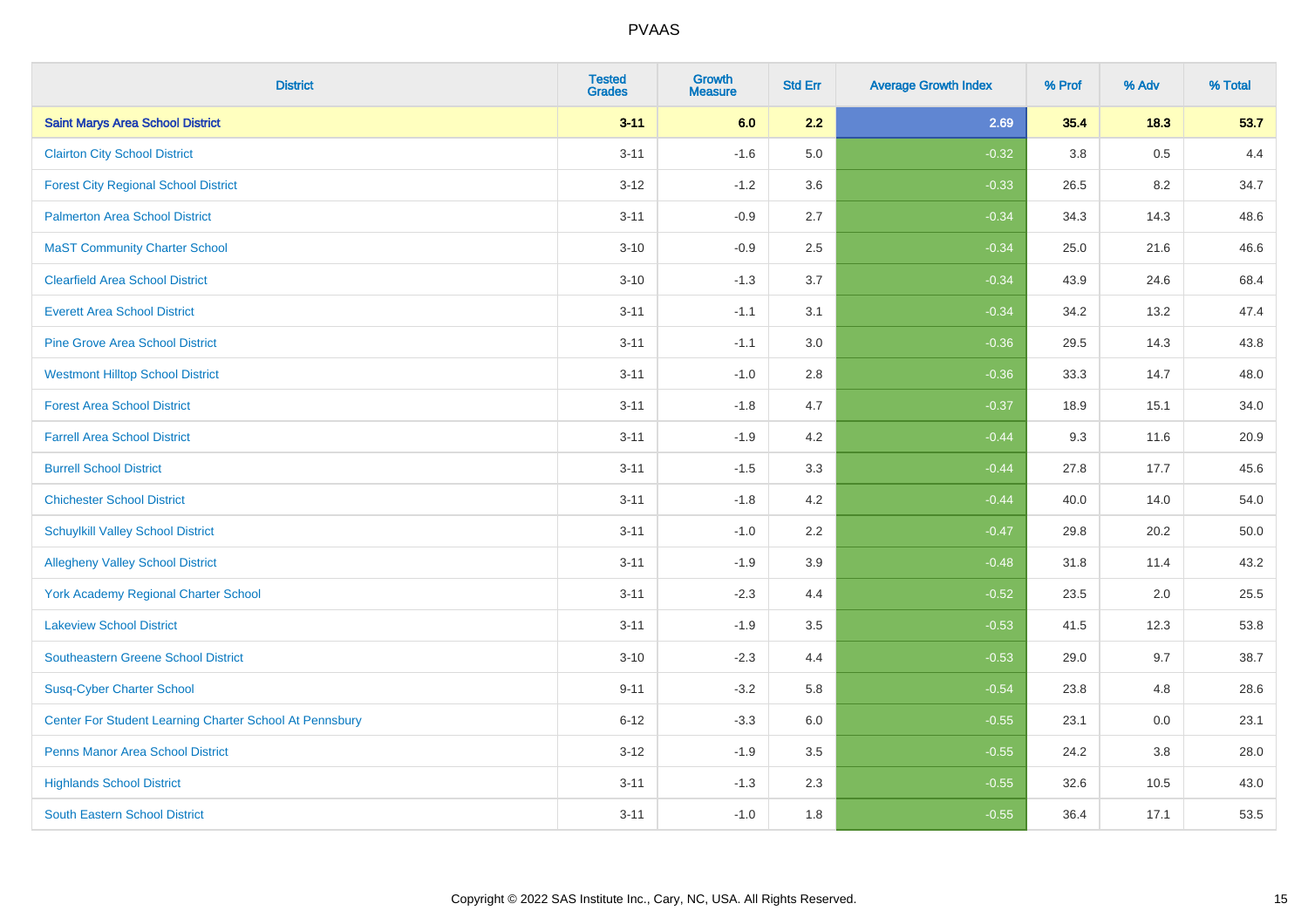| <b>District</b>                             | <b>Tested</b><br><b>Grades</b> | <b>Growth</b><br><b>Measure</b> | <b>Std Err</b> | <b>Average Growth Index</b> | % Prof | % Adv | % Total |
|---------------------------------------------|--------------------------------|---------------------------------|----------------|-----------------------------|--------|-------|---------|
| <b>Saint Marys Area School District</b>     | $3 - 11$                       | 6.0                             | 2.2            | 2.69                        | 35.4   | 18.3  | 53.7    |
| <b>Exeter Township School District</b>      | $3 - 11$                       | $-1.0$                          | 1.7            | $-0.58$                     | 27.2   | 15.6  | 42.8    |
| <b>Bangor Area School District</b>          | $3 - 12$                       | $-1.2$                          | 2.0            | $-0.60$                     | 25.8   | 12.7  | 38.5    |
| <b>Carlynton School District</b>            | $3 - 11$                       | $-2.0$                          | 3.2            | $-0.62$                     | 27.9   | 5.2   | 33.1    |
| <b>Lebanon School District</b>              | $3 - 11$                       | $-1.2$                          | 1.9            | $-0.63$                     | 15.2   | 6.4   | 21.6    |
| Propel Charter School - Braddock Hills      | $3 - 11$                       | $-2.1$                          | 3.3            | $-0.63$                     | 4.8    | 3.2   | 8.1     |
| <b>New Brighton Area School District</b>    | $3 - 11$                       | $-2.1$                          | 3.2            | $-0.65$                     | 31.5   | 11.1  | 42.6    |
| <b>Monessen City School District</b>        | $3 - 10$                       | $-3.9$                          | 5.6            | $-0.69$                     | 21.0   | 10.5  | 31.6    |
| <b>Tri-Valley School District</b>           | $3 - 10$                       | $-2.7$                          | 3.9            | $-0.69$                     | 31.0   | 9.5   | 40.5    |
| Northern Bedford County School District     | $3 - 11$                       | $-2.3$                          | 3.3            | $-0.69$                     | 26.2   | 16.9  | 43.1    |
| <b>Norwin School District</b>               | $3 - 11$                       | $-1.1$                          | 1.6            | $-0.70$                     | 37.7   | 27.6  | 65.2    |
| <b>Albert Gallatin Area School District</b> | $3 - 11$                       | $-1.7$                          | 2.3            | $-0.72$                     | 31.9   | 20.7  | 52.7    |
| <b>Valley Grove School District</b>         | $3 - 10$                       | $-4.0$                          | 5.5            | $-0.72$                     | 68.4   | 15.8  | 84.2    |
| Urban Pathways 6-12 Charter School          | $6 - 11$                       | $-4.1$                          | 5.7            | $-0.72$                     | 0.0    | 0.0   | $0.0\,$ |
| <b>Roberto Clemente Charter School</b>      | $3 - 12$                       | $-3.3$                          | 4.1            | $-0.79$                     | 22.7   | 4.6   | 27.3    |
| <b>Bradford Area School District</b>        | $3 - 12$                       | $-1.8$                          | 2.3            | $-0.79$                     | 31.2   | 16.7  | 47.9    |
| Mastery Charter School - Shoemaker Campus   | $7 - 10$                       | $-2.3$                          | 2.8            | $-0.81$                     | 10.1   | 3.7   | 13.8    |
| <b>Northgate School District</b>            | $3 - 11$                       | $-3.0$                          | 3.4            | $-0.85$                     | 35.6   | 6.8   | 42.4    |
| <b>Minersville Area School District</b>     | $3 - 11$                       | $-2.9$                          | 3.4            | $-0.86$                     | 27.4   | 9.7   | 37.1    |
| <b>Reynolds School District</b>             | $3 - 10$                       | $-3.0$                          | 3.5            | $-0.87$                     | 27.3   | 9.1   | 36.4    |
| <b>Carbondale Area School District</b>      | $3 - 10$                       | $-2.8$                          | 3.2            | $-0.87$                     | 27.5   | 2.9   | 30.4    |
| <b>Mount Union Area School District</b>     | $3 - 10$                       | $-2.5$                          | 2.8            | $-0.89$                     | 19.8   | 5.8   | 25.6    |
| <b>Uniontown Area School District</b>       | $3 - 11$                       | $-2.8$                          | 3.1            | $-0.91$                     | 31.7   | 7.3   | 39.0    |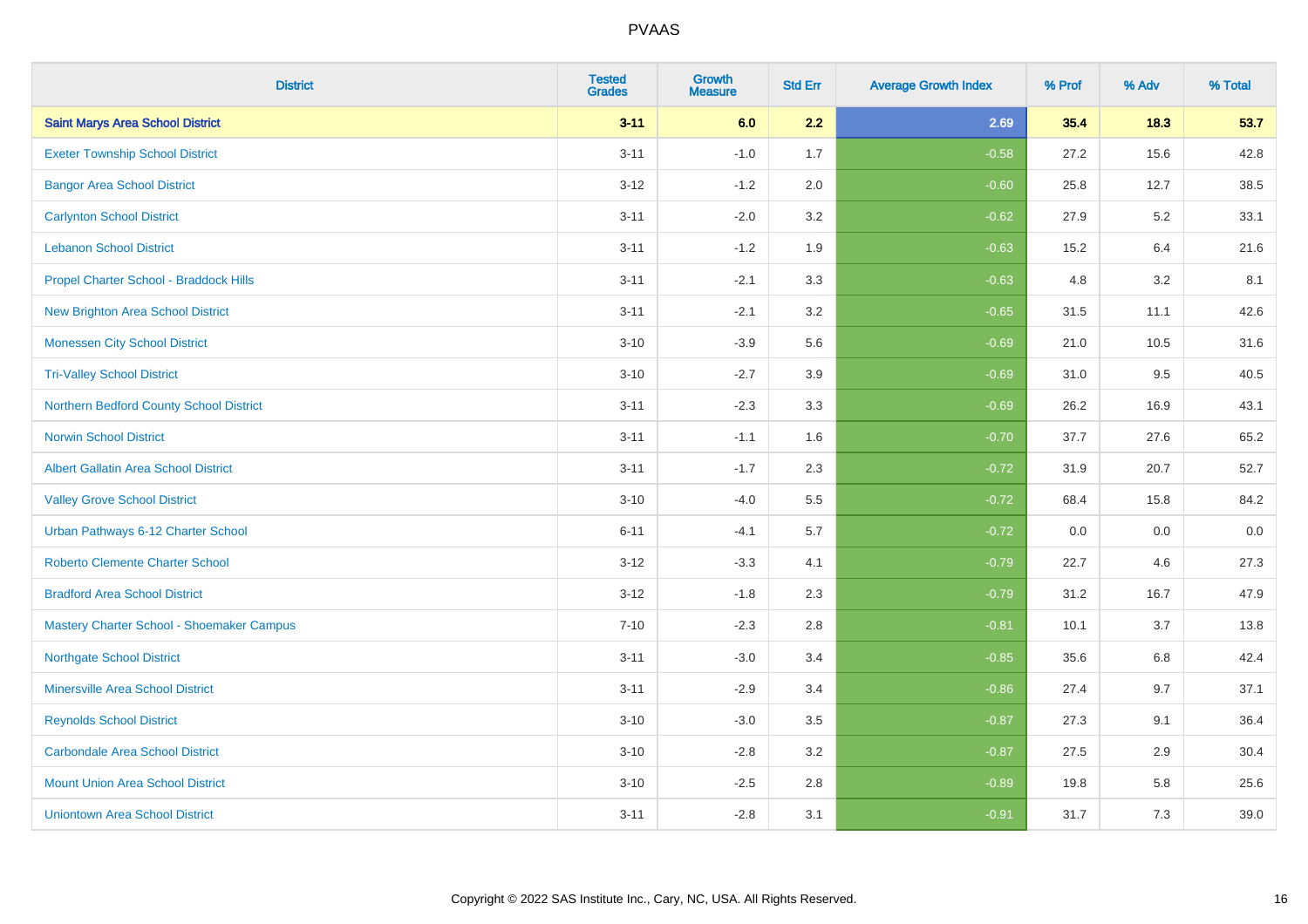| <b>District</b>                                 | <b>Tested</b><br><b>Grades</b> | <b>Growth</b><br><b>Measure</b> | <b>Std Err</b> | <b>Average Growth Index</b> | % Prof | % Adv   | % Total |
|-------------------------------------------------|--------------------------------|---------------------------------|----------------|-----------------------------|--------|---------|---------|
| <b>Saint Marys Area School District</b>         | $3 - 11$                       | 6.0                             | 2.2            | 2.69                        | 35.4   | 18.3    | 53.7    |
| <b>Conneaut School District</b>                 | $3 - 12$                       | $-2.3$                          | 2.6            | $-0.91$                     | 27.4   | 9.7     | 37.1    |
| <b>Wyomissing Area School District</b>          | $3 - 12$                       | $-2.4$                          | 2.6            | $-0.92$                     | 25.6   | 28.1    | 53.7    |
| <b>Propel Charter School-Montour</b>            | $3 - 10$                       | $-3.4$                          | 3.6            | $-0.93$                     | 7.7    | $0.0\,$ | 7.7     |
| <b>KIPP Dubois Charter School</b>               | $9 - 10$                       | $-3.0$                          | 3.1            | $-0.95$                     | 10.0   | 0.0     | 10.0    |
| <b>Northwest Area School District</b>           | $3 - 10$                       | $-3.2$                          | 3.3            | $-0.97$                     | 30.4   | 13.0    | 43.5    |
| <b>Sugar Valley Rural Charter School</b>        | $3 - 11$                       | $-3.6$                          | 3.7            | $-0.98$                     | 10.3   | 0.0     | 10.3    |
| <b>Shamokin Area School District</b>            | $3 - 11$                       | $-2.6$                          | 2.5            | $-1.06$                     | 19.6   | 9.8     | 29.3    |
| <b>Mahanoy Area School District</b>             | $3 - 10$                       | $-3.4$                          | 3.1            | $-1.07$                     | 21.4   | 8.6     | 30.0    |
| <b>Moshannon Valley School District</b>         | $3 - 10$                       | $-5.1$                          | 4.6            | $-1.12$                     | 25.0   | 12.5    | 37.5    |
| <b>Cameron County School District</b>           | $3 - 12$                       | $-5.0$                          | 4.4            | $-1.12$                     | 34.9   | 4.8     | 39.7    |
| <b>Harmony Area School District</b>             | $3 - 10$                       | $-5.7$                          | $5.0\,$        | $-1.13$                     | 33.3   | 0.0     | 33.3    |
| Northwestern Lehigh School District             | $3 - 11$                       | $-2.4$                          | 2.1            | $-1.14$                     | 41.7   | 17.9    | 59.5    |
| <b>Beaver Area School District</b>              | $3 - 10$                       | $-3.0$                          | 2.5            | $-1.16$                     | 25.8   | 27.8    | 53.6    |
| <b>Shaler Area School District</b>              | $3 - 11$                       | $-2.1$                          | 1.8            | $-1.18$                     | 32.0   | 13.0    | 45.0    |
| <b>Susquehanna Community School District</b>    | $3 - 11$                       | $-4.5$                          | 3.8            | $-1.19$                     | 31.9   | $8.8\,$ | 40.7    |
| <b>Cornell School District</b>                  | $3 - 11$                       | $-5.5$                          | 4.6            | $-1.20$                     | 11.3   | $3.2\,$ | 14.5    |
| <b>Millville Area School District</b>           | $3-12$                         | $-5.6$                          | 4.4            | $-1.26$                     | 31.4   | 11.4    | 42.9    |
| <b>Springfield Township School District</b>     | $3 - 11$                       | $-3.9$                          | 3.1            | $-1.27$                     | 37.2   | 30.8    | 68.1    |
| <b>Propel Charter School-Homestead</b>          | $3 - 11$                       | $-5.0$                          | 3.9            | $-1.27$                     | 7.3    | 0.0     | 7.3     |
| <b>Keystone Education Center Charter School</b> | $3 - 12$                       | $-6.5$                          | 5.1            | $-1.28$                     | 0.0    | 0.0     | 0.0     |
| <b>Bucks County Technical High School</b>       | $9 - 10$                       | $-2.9$                          | 2.2            | $-1.29$                     | 27.7   | 10.4    | 38.2    |
| <b>Shenandoah Valley School District</b>        | $3 - 11$                       | $-4.5$                          | 3.5            | $-1.29$                     | 14.3   | 0.0     | 14.3    |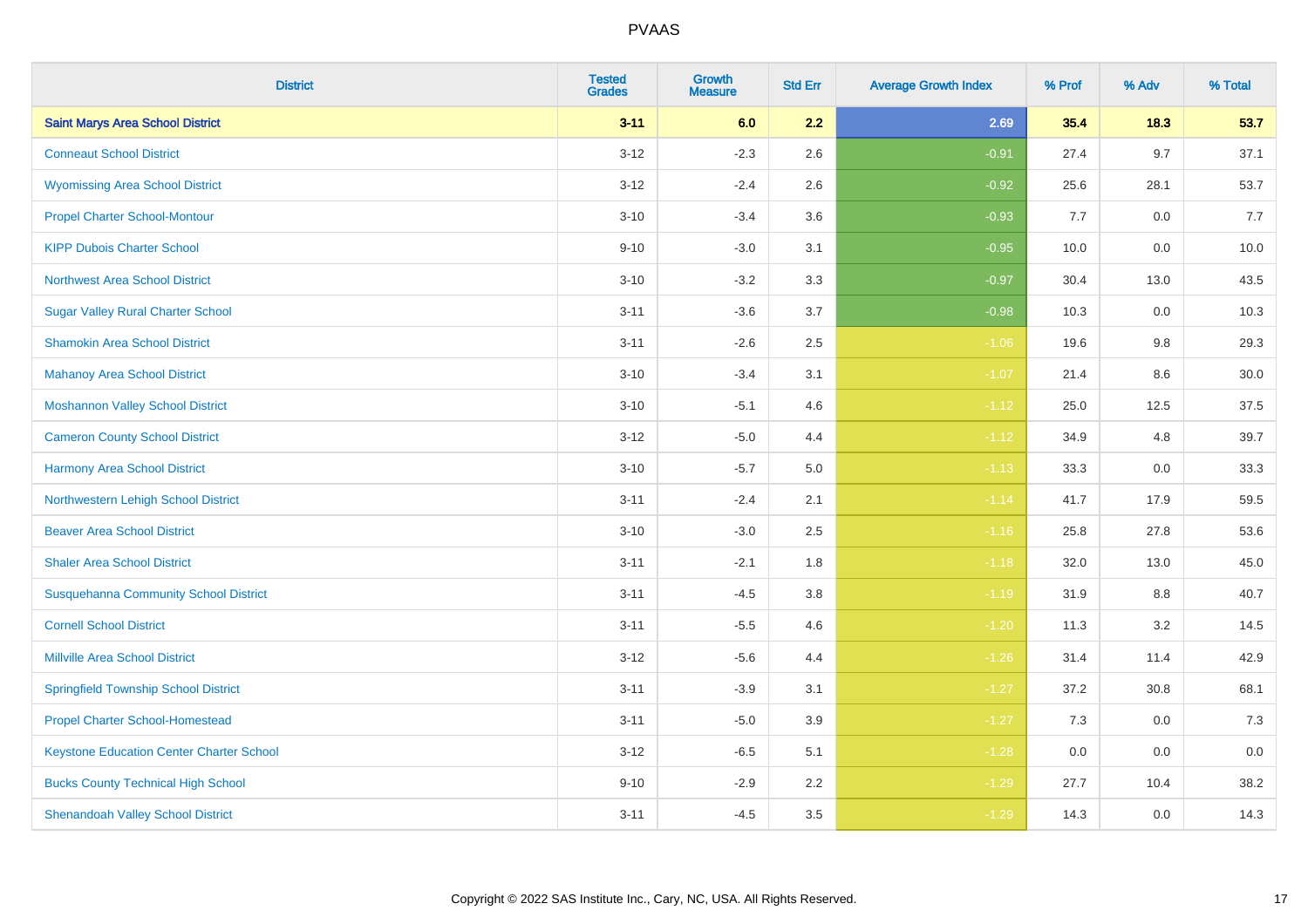| <b>District</b>                               | <b>Tested</b><br><b>Grades</b> | <b>Growth</b><br><b>Measure</b> | <b>Std Err</b> | <b>Average Growth Index</b> | % Prof | % Adv | % Total |
|-----------------------------------------------|--------------------------------|---------------------------------|----------------|-----------------------------|--------|-------|---------|
| <b>Saint Marys Area School District</b>       | $3 - 11$                       | 6.0                             | 2.2            | 2.69                        | 35.4   | 18.3  | 53.7    |
| Southern Fulton School District               | $3 - 11$                       | $-5.1$                          | 4.0            | $-1.29$                     | 21.7   | 13.0  | 34.8    |
| <b>Rose Tree Media School District</b>        | $3 - 10$                       | $-2.8$                          | 2.1            | $-1.33$                     | 35.2   | 29.6  | 64.8    |
| <b>Northeast Bradford School District</b>     | $3 - 10$                       | $-5.0$                          | 3.7            | $-1.35$                     | 30.6   | 4.8   | 35.5    |
| <b>Dubois Area School District</b>            | $3 - 11$                       | $-2.8$                          | 2.0            | $-1.37$                     | 35.5   | 19.0  | 54.6    |
| <b>Chester-Upland School District</b>         | $3 - 11$                       | $-3.6$                          | 2.6            | $-1.38$                     | 1.6    | 0.0   | 1.6     |
| <b>Franklin Area School District</b>          | $3 - 11$                       | $-3.7$                          | 2.6            | $-1.43$                     | 30.5   | 5.9   | 36.4    |
| <b>Weatherly Area School District</b>         | $3 - 11$                       | $-5.8$                          | 4.0            | $-1.44$                     | 32.1   | 8.9   | 41.1    |
| <b>Middletown Area School District</b>        | $3 - 11$                       | $-3.4$                          | 2.4            | $-1.44$                     | 34.3   | 15.2  | 49.4    |
| <b>Rochester Area School District</b>         | $3 - 11$                       | $-5.7$                          | 3.9            | $-1.45$                     | 14.9   | 2.1   | 17.0    |
| <b>Greater Johnstown School District</b>      | $3 - 11$                       | $-3.5$                          | 2.4            | $-1.45$                     | 10.3   | 1.3   | 11.5    |
| Salisbury-Elk Lick School District            | $3 - 11$                       | $-8.4$                          | 5.8            | $-1.45$                     | 33.3   | 5.6   | 38.9    |
| <b>Troy Area School District</b>              | $3 - 10$                       | $-4.7$                          | 3.2            | $-1.46$                     | 22.8   | 16.5  | 39.2    |
| <b>Towanda Area School District</b>           | $3 - 11$                       | $-4.0$                          | 2.6            | $-1.52$                     | 24.8   | 9.9   | 34.8    |
| <b>Crestwood School District</b>              | $3 - 11$                       | $-3.4$                          | 2.2            | $-1.52$                     | 33.1   | 21.7  | 54.9    |
| Nazareth Area School District                 | $3 - 11$                       | $-2.5$                          | 1.7            | $-1.53$                     | 29.2   | 24.6  | 53.8    |
| <b>Universal Audenried Charter School</b>     | $9 - 11$                       | $-3.8$                          | 2.5            | $-1.53$                     | 3.0    | 0.5   | 3.5     |
| <b>Ridgway Area School District</b>           | $3 - 11$                       | $-6.1$                          | 4.0            | $-1.53$                     | 42.2   | 15.6  | 57.8    |
| <b>Conemaugh Valley School District</b>       | $3 - 12$                       | $-6.3$                          | 4.1            | $-1.54$                     | 23.7   | 5.1   | 28.8    |
| <b>Charleroi School District</b>              | $3 - 11$                       | $-4.3$                          | 2.7            | $-1.55$                     | 22.2   | 15.9  | 38.1    |
| <b>Shanksville-Stonycreek School District</b> | $3 - 10$                       | $-8.6$                          | 5.5            | $-1.55$                     | 17.6   | 23.5  | 41.2    |
| <b>Slippery Rock Area School District</b>     | $3 - 11$                       | $-3.8$                          | 2.5            | $-1.56$                     | 30.8   | 21.9  | 52.7    |
| Insight PA Cyber Charter School               | $3 - 11$                       | $-9.4$                          | 5.8            | $-1.62$                     | 25.6   | 4.6   | 30.2    |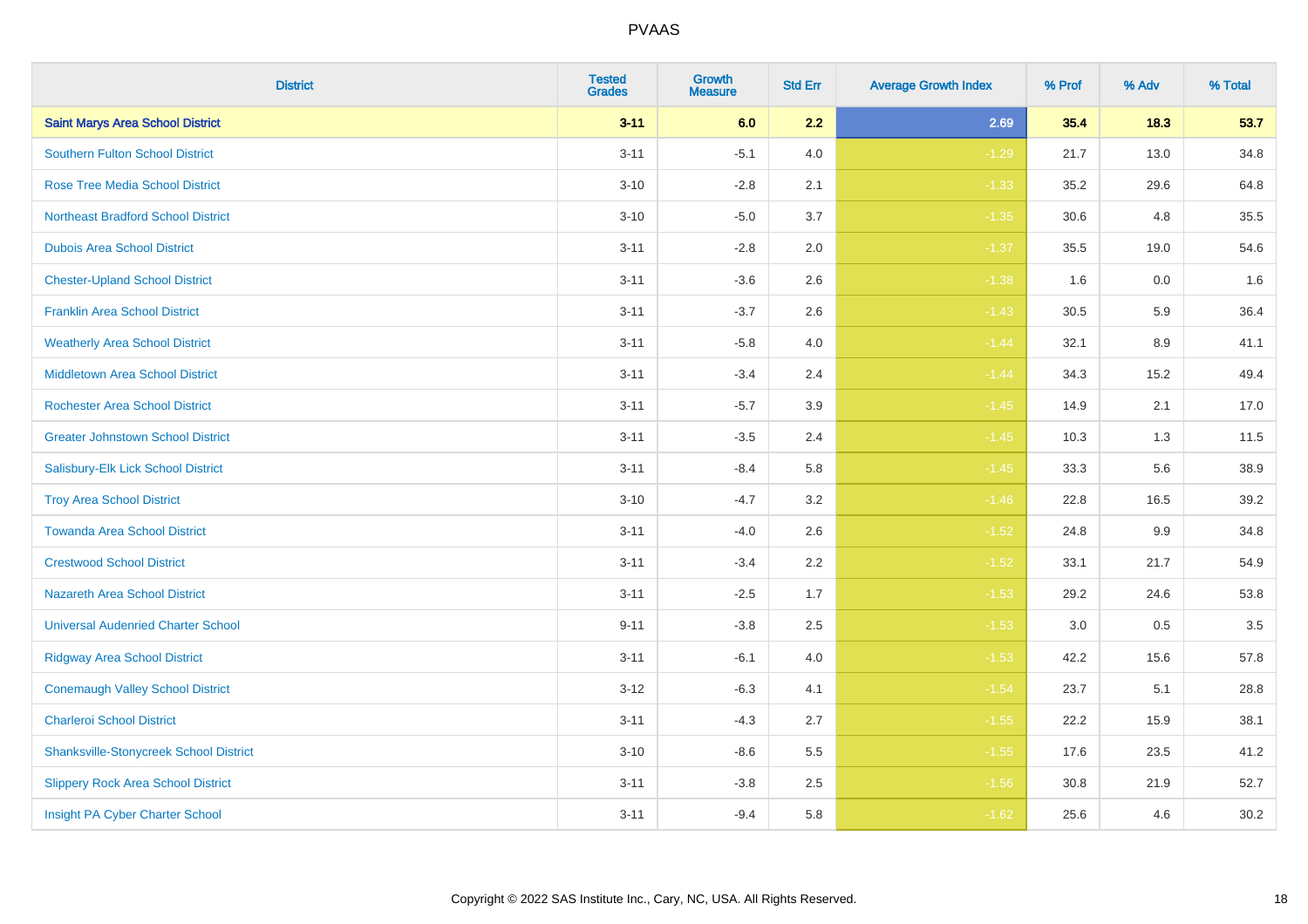| <b>District</b>                                        | <b>Tested</b><br><b>Grades</b> | <b>Growth</b><br><b>Measure</b> | <b>Std Err</b> | <b>Average Growth Index</b> | % Prof | % Adv   | % Total |
|--------------------------------------------------------|--------------------------------|---------------------------------|----------------|-----------------------------|--------|---------|---------|
| <b>Saint Marys Area School District</b>                | $3 - 11$                       | 6.0                             | 2.2            | 2.69                        | 35.4   | 18.3    | 53.7    |
| <b>Laurel Highlands School District</b>                | $3 - 11$                       | $-3.8$                          | 2.3            | $-1.63$                     | 20.9   | 14.6    | 35.4    |
| <b>Hollidaysburg Area School District</b>              | $3 - 11$                       | $-2.7$                          | 1.6            | $-1.64$                     | 32.6   | 15.2    | 47.8    |
| <b>Hatboro-Horsham School District</b>                 | $3 - 11$                       | $-2.7$                          | 1.6            | $-1.65$                     | 27.9   | 17.9    | 45.8    |
| <b>Steelton-Highspire School District</b>              | $3 - 11$                       | $-5.3$                          | 3.2            | $-1.65$                     | 13.9   | 0.0     | 13.9    |
| <b>Woodland Hills School District</b>                  | $3 - 12$                       | $-4.2$                          | 2.5            | $-1.66$                     | 10.1   | 1.4     | 11.5    |
| <b>Dauphin County Technical School</b>                 | $9 - 11$                       | $-3.9$                          | 2.3            | $-1.67$                     | 18.3   | 11.1    | 29.3    |
| <b>Environmental Charter School At Frick Park</b>      | $3-9$                          | $-6.2$                          | 3.7            | $-1.67$                     | 25.9   | 3.4     | 29.3    |
| <b>Twin Valley School District</b>                     | $3 - 12$                       | $-3.2$                          | 1.9            | $-1.68$                     | 38.8   | 19.8    | 58.6    |
| <b>Union Area School District</b>                      | $3 - 11$                       | $-6.5$                          | 3.8            | $-1.70$                     | 30.6   | 12.2    | 42.9    |
| Southern Huntingdon County School District             | $3 - 11$                       | $-5.9$                          | 3.4            | $-1.76$                     | 32.8   | 4.9     | 37.7    |
| <b>Oxford Area School District</b>                     | $3 - 11$                       | $-3.1$                          | 1.8            | $-1.77$                     | 27.5   | 14.5    | 42.0    |
| Renaissance Academy Charter School                     | $3 - 11$                       | $-5.6$                          | 3.1            | $-1.79$                     | 28.4   | 18.5    | 46.9    |
| <b>Pleasant Valley School District</b>                 | $3 - 11$                       | $-3.3$                          | 1.8            | $-1.80$                     | 28.5   | 10.4    | 39.0    |
| New Kensington-Arnold School District                  | $3 - 11$                       | $-5.8$                          | 3.2            | $-1.80$                     | 10.8   | 1.2     | 12.0    |
| <b>Westinghouse Arts Academy Charter School</b>        | $9 - 10$                       | $-6.0$                          | 3.3            | $-1.81$                     | 20.2   | $8.9\,$ | 29.1    |
| <b>West Chester Area School District</b>               | $3 - 11$                       | $-2.1$                          | 1.2            | $-1.83$                     | 36.4   | 23.2    | 59.6    |
| <b>Montgomery Area School District</b>                 | $3 - 11$                       | $-5.8$                          | 3.2            | $-1.83$                     | 25.0   | 11.5    | 36.5    |
| Penn Cambria School District                           | $3 - 11$                       | $-4.5$                          | 2.4            | $-1.86$                     | 27.3   | 15.8    | 43.2    |
| <b>Chester Charter Scholars Academy Charter School</b> | $3 - 12$                       | $-6.2$                          | 3.3            | $-1.88$                     | 2.2    | 0.0     | 2.2     |
| <b>Jenkintown School District</b>                      | $3 - 11$                       | $-7.9$                          | 4.1            | $-1.92$                     | 34.1   | 27.3    | 61.4    |
| <b>Millersburg Area School District</b>                | $3 - 11$                       | $-6.6$                          | 3.4            | $-1.92$                     | 24.1   | 10.3    | 34.5    |
| <b>Southern Lehigh School District</b>                 | $3 - 11$                       | $-4.1$                          | 2.1            | $-1.94$                     | 39.3   | 28.0    | 67.2    |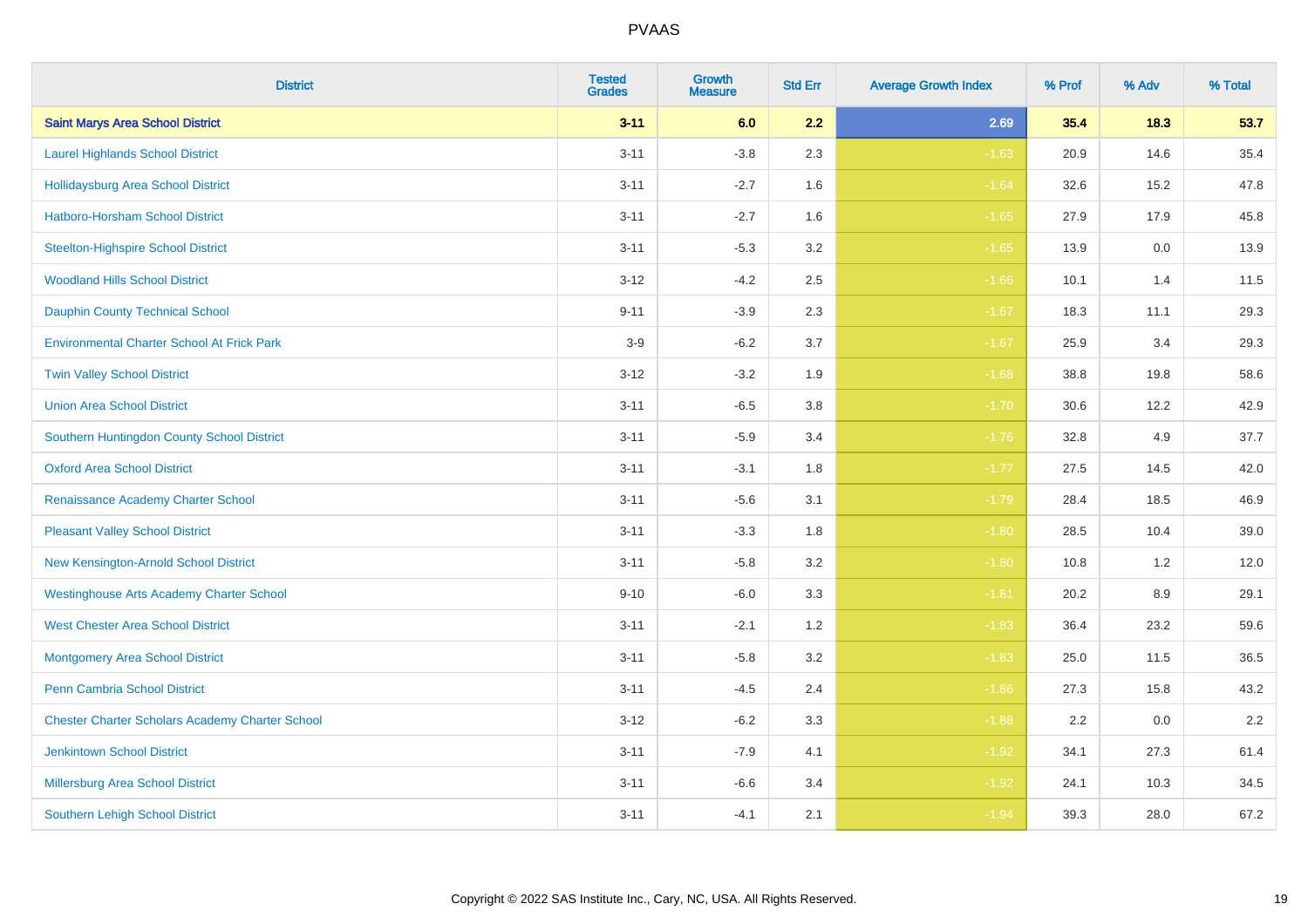| <b>District</b>                                                       | <b>Tested</b><br><b>Grades</b> | <b>Growth</b><br><b>Measure</b> | <b>Std Err</b> | <b>Average Growth Index</b> | % Prof | % Adv   | % Total |
|-----------------------------------------------------------------------|--------------------------------|---------------------------------|----------------|-----------------------------|--------|---------|---------|
| <b>Saint Marys Area School District</b>                               | $3 - 11$                       | 6.0                             | 2.2            | 2.69                        | 35.4   | 18.3    | 53.7    |
| Schuylkill Haven Area School District                                 | $3 - 11$                       | $-5.3$                          | 2.7            | $-1.96$                     | 22.2   | 11.6    | 33.8    |
| <b>North East School District</b>                                     | $3 - 11$                       | $-5.3$                          | 2.7            | $-1.97$                     | 31.7   | 24.8    | 56.4    |
| <b>Titusville Area School District</b>                                | $3 - 11$                       | $-5.0$                          | 2.5            | $-1.98$                     | 26.5   | 6.8     | 33.3    |
| Lehigh Valley Academy Regional Charter School                         | $3 - 11$                       | $-5.9$                          | 3.0            | $-1.98$                     | 20.0   | 7.7     | 27.7    |
| Lincoln Leadership Academy Charter School                             | $3 - 12$                       | $-7.4$                          | 3.7            | $-1.99$                     | 6.4    | 2.1     | 8.5     |
| <b>Sto-Rox School District</b>                                        | $3 - 10$                       | $-7.0$                          | 3.5            | $-1.99$                     | 3.2    | $0.0\,$ | 3.2     |
| <b>Kiski Area School District</b>                                     | $3 - 11$                       | $-4.0$                          | 2.0            | $-1.99$                     | 23.1   | 18.2    | 41.3    |
| <b>Bristol Borough School District</b>                                | $3 - 12$                       | $-5.9$                          | 2.9            | $-2.00$                     | 27.8   | 3.3     | 31.1    |
| Preparatory Charter School Of Mathematics, Science, Tech, And Careers | $9 - 10$                       | $-5.1$                          | $2.5\,$        | $-2.03$                     | 6.3    | 1.4     | 7.7     |
| <b>Riverside Beaver County School District</b>                        | $3 - 11$                       | $-5.5$                          | 2.7            | $-2.03$                     | 35.8   | 23.2    | 59.0    |
| <b>Freedom Area School District</b>                                   | $3 - 11$                       | $-6.3$                          | 3.1            | $-2.04$                     | 22.9   | 8.4     | 31.3    |
| <b>Boyertown Area School District</b>                                 | $3 - 11$                       | $-2.9$                          | 1.4            | $-2.06$                     | 30.8   | 22.6    | 53.4    |
| <b>West Greene School District</b>                                    | $3 - 11$                       | $-8.1$                          | 3.9            | $-2.08$                     | 31.0   | 11.9    | 42.9    |
| <b>Wellsboro Area School District</b>                                 | $3 - 11$                       | $-6.3$                          | 3.0            | $-2.08$                     | 24.4   | 13.4    | 37.8    |
| <b>Mastery Charter School - Gratz Campus</b>                          | $7 - 10$                       | $-9.5$                          | 4.6            | $-2.09$                     | 0.0    | 3.4     | 3.4     |
| <b>East Allegheny School District</b>                                 | $3 - 11$                       | $-6.4$                          | 3.0            | $-2.11$                     | 21.0   | 7.4     | 28.4    |
| <b>West Middlesex Area School District</b>                            | $3 - 10$                       | $-7.4$                          | 3.5            | $-2.11$                     | 32.0   | 9.6     | 41.6    |
| <b>Cambria Heights School District</b>                                | $3 - 10$                       | $-6.2$                          | 2.9            | $-2.11$                     | 25.0   | 13.0    | 38.0    |
| <b>Elk Lake School District</b>                                       | $3 - 11$                       | $-6.1$                          | 2.9            | $-2.12$                     | 26.3   | 11.6    | 37.9    |
| North Schuylkill School District                                      | $3 - 11$                       | $-4.7$                          | 2.2            | $-2.16$                     | 20.2   | 11.7    | 31.9    |
| <b>Western Beaver County School District</b>                          | $3 - 11$                       | $-9.3$                          | 4.2            | $-2.20$                     | 45.1   | 3.9     | 49.0    |
| <b>Wyoming Area School District</b>                                   | $3 - 10$                       | $-5.5$                          | 2.5            | $-2.21$                     | 32.0   | 9.6     | 41.6    |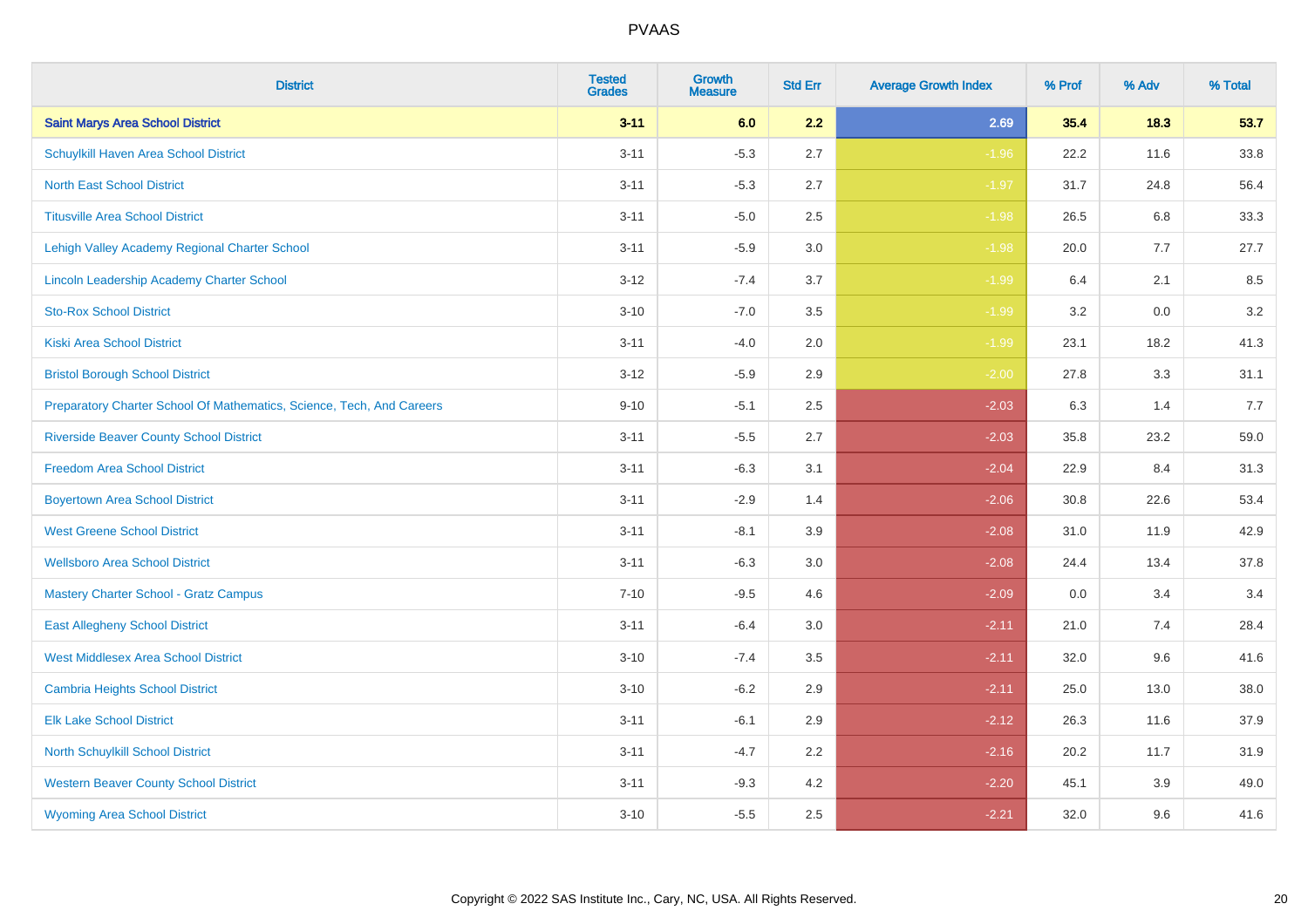| <b>District</b>                               | <b>Tested</b><br><b>Grades</b> | <b>Growth</b><br><b>Measure</b> | <b>Std Err</b> | <b>Average Growth Index</b> | % Prof | % Adv | % Total |
|-----------------------------------------------|--------------------------------|---------------------------------|----------------|-----------------------------|--------|-------|---------|
| <b>Saint Marys Area School District</b>       | $3 - 11$                       | 6.0                             | 2.2            | 2.69                        | 35.4   | 18.3  | 53.7    |
| <b>Elizabeth Forward School District</b>      | $3 - 11$                       | $-5.5$                          | 2.5            | $-2.25$                     | 32.2   | 12.8  | 45.0    |
| <b>Yough School District</b>                  | $3 - 10$                       | $-6.2$                          | 2.7            | $-2.27$                     | 28.9   | 8.8   | 37.7    |
| <b>Owen J Roberts School District</b>         | $3 - 11$                       | $-3.5$                          | 1.5            | $-2.27$                     | 36.8   | 24.4  | 61.2    |
| <b>Susquenita School District</b>             | $3 - 11$                       | $-5.9$                          | 2.6            | $-2.28$                     | 30.6   | 13.9  | 44.4    |
| <b>Achievement House Charter School</b>       | $7 - 11$                       | $-8.2$                          | 3.6            | $-2.28$                     | 16.7   | 2.8   | 19.4    |
| <b>Carmichaels Area School District</b>       | $3 - 10$                       | $-7.0$                          | 3.1            | $-2.30$                     | 17.8   | 9.6   | 27.4    |
| <b>Commodore Perry School District</b>        | $3 - 11$                       | $-10.4$                         | 4.5            | $-2.30$                     | 29.4   | 5.9   | 35.3    |
| Jamestown Area School District                | $3 - 11$                       | $-9.5$                          | 4.1            | $-2.33$                     | 41.5   | 4.9   | 46.3    |
| <b>Riverside School District</b>              | $3 - 11$                       | $-6.2$                          | 2.7            | $-2.33$                     | 20.8   | 17.0  | 37.7    |
| <b>City CHS</b>                               | $10 - 11$                      | $-5.6$                          | 2.4            | $-2.34$                     | 15.9   | 1.5   | 17.4    |
| Octorara Area School District                 | $3 - 11$                       | $-7.5$                          | 3.2            | $-2.35$                     | 26.1   | 17.0  | 43.2    |
| <b>Pottsville Area School District</b>        | $3 - 12$                       | $-4.9$                          | 2.1            | $-2.36$                     | 21.8   | 7.9   | 29.6    |
| <b>Mount Pleasant Area School District</b>    | $3 - 11$                       | $-5.4$                          | 2.3            | $-2.37$                     | 33.3   | 8.7   | 42.0    |
| <b>Wyoming Valley West School District</b>    | $3 - 11$                       | $-5.5$                          | 2.3            | $-2.38$                     | 22.2   | 9.2   | 31.4    |
| <b>Redbank Valley School District</b>         | $3 - 11$                       | $-7.5$                          | 3.1            | $-2.41$                     | 12.4   | 10.6  | 23.1    |
| <b>Forbes Road School District</b>            | $3 - 11$                       | $-11.5$                         | 4.7            | $-2.43$                     | 23.1   | 10.3  | 33.3    |
| Pocono Mountain School District               | $3 - 12$                       | $-4.3$                          | 1.8            | $-2.43$                     | 35.5   | 17.1  | 52.6    |
| Perseus House Charter School Of Excellence    | $6 - 11$                       | $-6.4$                          | 2.6            | $-2.50$                     | 0.9    | 0.0   | 0.9     |
| <b>Columbia-Montour AVTS</b>                  | $9 - 10$                       | $-7.1$                          | 2.8            | $-2.52$                     | 19.5   | 3.2   | 22.7    |
| <b>Antietam School District</b>               | $3 - 10$                       | $-9.5$                          | 3.7            | $-2.57$                     | 20.9   | 1.5   | 22.4    |
| <b>Greater Nanticoke Area School District</b> | $3 - 12$                       | $-6.8$                          | 2.6            | $-2.58$                     | 15.2   | 8.9   | 24.1    |
| Catasauqua Area School District               | $3 - 12$                       | $-7.3$                          | 2.8            | $-2.58$                     | 27.1   | 11.2  | 38.3    |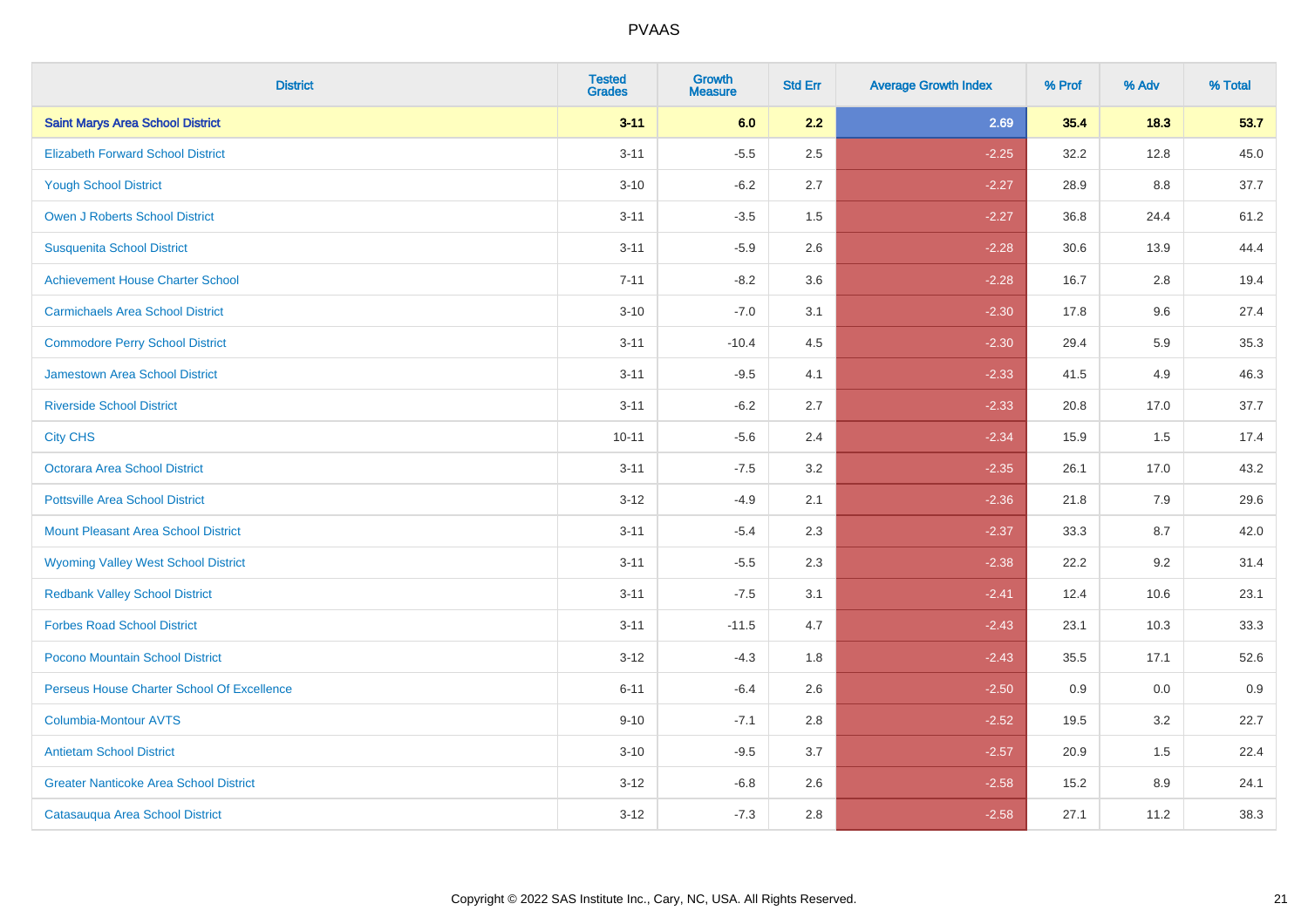| <b>District</b>                                | <b>Tested</b><br><b>Grades</b> | <b>Growth</b><br><b>Measure</b> | <b>Std Err</b> | <b>Average Growth Index</b> | % Prof | % Adv | % Total |
|------------------------------------------------|--------------------------------|---------------------------------|----------------|-----------------------------|--------|-------|---------|
| <b>Saint Marys Area School District</b>        | $3 - 11$                       | 6.0                             | 2.2            | 2.69                        | 35.4   | 18.3  | 53.7    |
| <b>Union City Area School District</b>         | $3 - 12$                       | $-8.7$                          | 3.3            | $-2.59$                     | 29.7   | 10.9  | 40.6    |
| <b>Bethel Park School District</b>             | $3 - 11$                       | $-4.4$                          | 1.7            | $-2.62$                     | 40.1   | 27.3  | 67.4    |
| <b>Richland School District</b>                | $3 - 11$                       | $-6.9$                          | 2.6            | $-2.63$                     | 40.1   | 20.9  | 61.0    |
| <b>Turkeyfoot Valley Area School District</b>  | $3 - 12$                       | $-15.4$                         | 5.8            | $-2.66$                     | 3.8    | 3.8   | 7.6     |
| <b>Connellsville Area School District</b>      | $3 - 11$                       | $-5.3$                          | 2.0            | $-2.67$                     | 24.2   | 5.0   | 29.1    |
| <b>Blairsville-Saltsburg School District</b>   | $3 - 11$                       | $-7.5$                          | 2.8            | $-2.67$                     | 20.1   | 8.2   | 28.3    |
| <b>Lawrence County CTC</b>                     | $10 - 11$                      | $-9.8$                          | 3.7            | $-2.68$                     | 7.3    | 0.0   | 7.3     |
| <b>Avonworth School District</b>               | $3 - 10$                       | $-6.2$                          | 2.3            | $-2.68$                     | 35.9   | 14.1  | 50.0    |
| <b>Governor Mifflin School District</b>        | $3 - 11$                       | $-4.4$                          | 1.6            | $-2.69$                     | 30.3   | 7.7   | 38.0    |
| <b>Eastern York School District</b>            | $3 - 11$                       | $-6.2$                          | 2.3            | $-2.70$                     | 27.8   | 18.5  | 46.4    |
| La Academia Partnership Charter School         | $6 - 11$                       | $-15.5$                         | 5.7            | $-2.70$                     | 2.3    | 0.0   | 2.3     |
| Karns City Area School District                | $3 - 11$                       | $-7.2$                          | 2.6            | $-2.71$                     | 26.4   | 20.8  | 47.2    |
| Selinsgrove Area School District               | $3 - 12$                       | $-5.7$                          | 2.1            | $-2.74$                     | 25.4   | 13.9  | 39.2    |
| <b>Clarion-Limestone Area School District</b>  | $3 - 12$                       | $-10.0$                         | 3.6            | $-2.76$                     | 28.3   | 20.0  | 48.3    |
| <b>Pottsgrove School District</b>              | $3 - 11$                       | $-5.5$                          | 2.0            | $-2.78$                     | 28.6   | 10.3  | 38.8    |
| <b>Quakertown Community School District</b>    | $3 - 12$                       | $-4.3$                          | 1.5            | $-2.79$                     | 33.8   | 20.1  | 53.8    |
| <b>Sharon City School District</b>             | $3 - 11$                       | $-6.5$                          | 2.3            | $-2.79$                     | 13.1   | 5.0   | 18.1    |
| <b>Innovative Arts Academy Charter School</b>  | $6 - 11$                       | $-7.2$                          | 2.5            | $-2.83$                     | 2.0    | 0.0   | 2.0     |
| Southern Columbia Area School District         | $3 - 11$                       | $-8.5$                          | 3.0            | $-2.83$                     | 30.5   | 12.8  | 43.3    |
| <b>Berwick Area School District</b>            | $3 - 11$                       | $-6.9$                          | 2.4            | $-2.84$                     | 22.3   | 11.5  | 33.8    |
| Mifflinburg Area School District               | $3 - 11$                       | $-6.0$                          | 2.1            | $-2.87$                     | 32.7   | 13.3  | 46.0    |
| <b>Carbon Career &amp; Technical Institute</b> | $9 - 11$                       | $-9.3$                          | 3.2            | $-2.92$                     | 19.6   | 2.2   | 21.7    |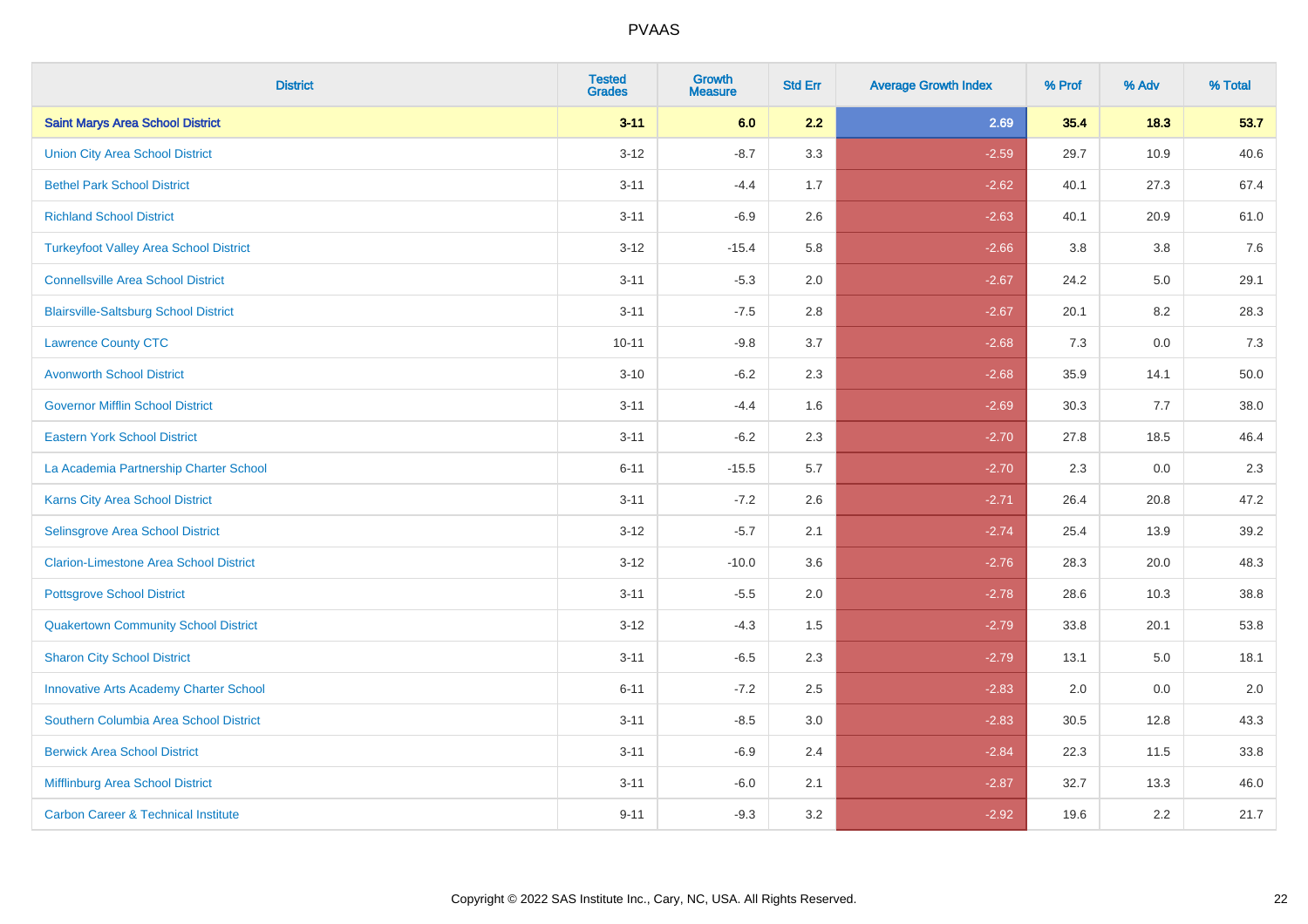| <b>District</b>                           | <b>Tested</b><br><b>Grades</b> | <b>Growth</b><br><b>Measure</b> | <b>Std Err</b> | <b>Average Growth Index</b> | % Prof | % Adv | % Total |
|-------------------------------------------|--------------------------------|---------------------------------|----------------|-----------------------------|--------|-------|---------|
| <b>Saint Marys Area School District</b>   | $3 - 11$                       | 6.0                             | 2.2            | 2.69                        | 35.4   | 18.3  | 53.7    |
| <b>Baldwin-Whitehall School District</b>  | $3 - 11$                       | $-5.5$                          | 1.9            | $-2.93$                     | 32.0   | 14.7  | 46.7    |
| <b>Montour School District</b>            | $3 - 11$                       | $-6.1$                          | 2.1            | $-2.95$                     | 31.8   | 23.6  | 55.3    |
| <b>Carlisle Area School District</b>      | $3 - 11$                       | $-5.2$                          | 1.7            | $-2.99$                     | 28.0   | 19.3  | 47.3    |
| <b>Corry Area School District</b>         | $3 - 11$                       | $-6.8$                          | 2.3            | $-3.01$                     | 24.0   | 8.8   | 32.8    |
| <b>Gettysburg Area School District</b>    | $3 - 11$                       | $-6.0$                          | 2.0            | $-3.02$                     | 28.8   | 19.6  | 48.5    |
| Boys Latin Of Philadelphia Charter School | $6 - 12$                       | $-8.0$                          | 2.7            | $-3.02$                     | 1.4    | 0.0   | 1.4     |
| Imhotep Institute Charter High School     | $9 - 11$                       | $-17.6$                         | 5.8            | $-3.03$                     | 15.4   | 0.0   | 15.4    |
| <b>Greensburg Salem School District</b>   | $3 - 11$                       | $-6.9$                          | 2.2            | $-3.06$                     | 30.3   | 13.3  | 43.6    |
| <b>California Area School District</b>    | $3 - 10$                       | $-13.7$                         | 4.5            | $-3.06$                     | 41.7   | 16.7  | 58.3    |
| Jefferson-Morgan School District          | $3 - 10$                       | $-12.0$                         | 3.9            | $-3.09$                     | 28.6   | 6.1   | 34.7    |
| <b>Erie City School District</b>          | $3 - 12$                       | $-4.5$                          | 1.4            | $-3.09$                     | 13.4   | 6.7   | 20.1    |
| <b>Hanover Area School District</b>       | $3 - 11$                       | $-14.7$                         | 4.7            | $-3.13$                     | 12.1   | 3.0   | 15.2    |
| <b>Wissahickon School District</b>        | $3 - 10$                       | $-5.3$                          | 1.7            | $-3.14$                     | 27.5   | 29.0  | 56.6    |
| <b>Keystone Oaks School District</b>      | $3 - 11$                       | $-7.2$                          | 2.3            | $-3.14$                     | 30.0   | 11.1  | 41.0    |
| <b>Somerset Area School District</b>      | $3 - 11$                       | $-7.6$                          | 2.4            | $-3.17$                     | 21.0   | 14.5  | 35.5    |
| <b>Parkland School District</b>           | $3 - 11$                       | $-3.7$                          | 1.2            | $-3.17$                     | 31.4   | 30.6  | 62.0    |
| <b>Montoursville Area School District</b> | $3 - 12$                       | $-8.4$                          | 2.6            | $-3.17$                     | 38.8   | 18.2  | 57.0    |
| <b>Canon-Mcmillan School District</b>     | $3 - 11$                       | $-5.0$                          | 1.5            | $-3.25$                     | 30.8   | 28.5  | 59.3    |
| <b>Riverview School District</b>          | $3 - 11$                       | $-13.0$                         | 4.0            | $-3.29$                     | 43.1   | 7.8   | 51.0    |
| Lackawanna Trail School District          | $3 - 10$                       | $-11.0$                         | 3.3            | $-3.35$                     | 13.1   | 18.0  | 31.2    |
| East Stroudsburg Area School District     | $3 - 11$                       | $-4.9$                          | 1.4            | $-3.38$                     | 22.7   | 12.5  | 35.2    |
| <b>Mount Carmel Area School District</b>  | $3 - 11$                       | $-7.9$                          | 2.3            | $-3.38$                     | 18.2   | 4.4   | 22.6    |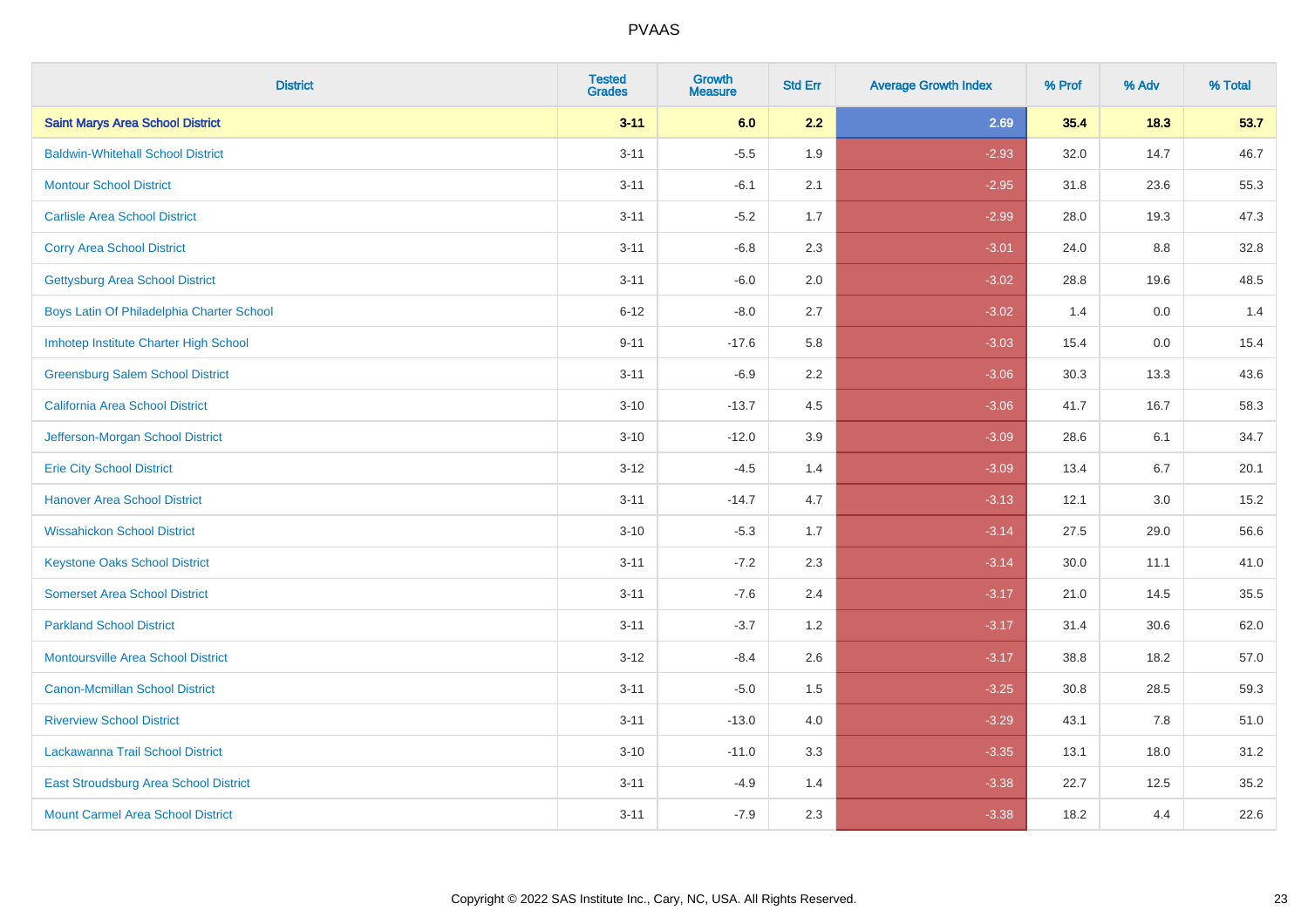| <b>District</b>                           | <b>Tested</b><br><b>Grades</b> | <b>Growth</b><br><b>Measure</b> | <b>Std Err</b> | <b>Average Growth Index</b> | % Prof | % Adv | % Total |
|-------------------------------------------|--------------------------------|---------------------------------|----------------|-----------------------------|--------|-------|---------|
| <b>Saint Marys Area School District</b>   | $3 - 11$                       | 6.0                             | 2.2            | 2.69                        | 35.4   | 18.3  | 53.7    |
| <b>Shikellamy School District</b>         | $3 - 10$                       | $-8.3$                          | 2.4            | $-3.42$                     | 20.8   | 18.5  | 39.2    |
| <b>Ligonier Valley School District</b>    | $3 - 11$                       | $-10.8$                         | 3.1            | $-3.43$                     | 34.1   | 5.8   | 39.9    |
| <b>South Park School District</b>         | $3 - 11$                       | $-8.8$                          | 2.5            | $-3.46$                     | 28.1   | 17.0  | 45.2    |
| <b>Burgettstown Area School District</b>  | $3 - 11$                       | $-11.2$                         | 3.2            | $-3.46$                     | 16.0   | 2.7   | 18.7    |
| Mechanicsburg Area School District        | $3 - 11$                       | $-5.7$                          | 1.6            | $-3.48$                     | 35.1   | 16.0  | 51.2    |
| Morrisville Borough School District       | $3 - 11$                       | $-13.1$                         | 3.7            | $-3.52$                     | 4.9    | 1.6   | 6.6     |
| <b>West York Area School District</b>     | $3 - 12$                       | $-9.8$                          | 2.7            | $-3.57$                     | 21.9   | 10.9  | 32.8    |
| <b>Old Forge School District</b>          | $3 - 12$                       | $-11.3$                         | 3.1            | $-3.62$                     | 28.6   | 13.2  | 41.8    |
| <b>Shade-Central City School District</b> | $3 - 11$                       | $-14.6$                         | 4.0            | $-3.68$                     | 9.6    | 0.0   | 9.6     |
| Jefferson County-Dubois AVTS              | $9 - 11$                       | $-11.7$                         | 3.1            | $-3.72$                     | 17.6   | 2.8   | 20.4    |
| <b>Pittston Area School District</b>      | $3 - 11$                       | $-8.2$                          | 2.2            | $-3.75$                     | 26.7   | 14.8  | 41.5    |
| <b>Mohawk Area School District</b>        | $3 - 11$                       | $-10.5$                         | 2.8            | $-3.75$                     | 35.1   | 10.6  | 45.7    |
| <b>Grove City Area School District</b>    | $3 - 12$                       | $-8.8$                          | 2.3            | $-3.89$                     | 25.6   | 16.4  | 42.0    |
| <b>Tacony Academy Charter School</b>      | $3 - 11$                       | $-12.9$                         | 3.3            | $-3.90$                     | 8.6    | 1.4   | 10.0    |
| <b>Bethlehem Area School District</b>     | $3 - 11$                       | $-4.5$                          | 1.1            | $-3.91$                     | 20.4   | 11.3  | 31.7    |
| <b>Tussey Mountain School District</b>    | $3 - 12$                       | $-13.0$                         | 3.3            | $-3.93$                     | 11.1   | 3.2   | 14.3    |
| <b>Windber Area School District</b>       | $3 - 11$                       | $-11.9$                         | 3.0            | $-3.94$                     | 41.0   | 10.3  | 51.3    |
| <b>Plum Borough School District</b>       | $3 - 11$                       | $-9.4$                          | 2.4            | $-3.98$                     | 32.9   | 27.4  | 60.4    |
| <b>Ellwood City Area School District</b>  | $3 - 11$                       | $-12.5$                         | 3.1            | $-4.00$                     | 26.7   | 8.7   | 35.4    |
| <b>Deer Lakes School District</b>         | $3 - 11$                       | $-10.0$                         | 2.5            | $-4.02$                     | 27.7   | 9.9   | 37.6    |
| <b>Southmoreland School District</b>      | $3 - 11$                       | $-12.5$                         | 3.1            | $-4.04$                     | 33.3   | 15.5  | 48.8    |
| <b>Milton Area School District</b>        | $3 - 11$                       | $-10.1$                         | 2.5            | $-4.04$                     | 23.0   | 11.3  | 34.2    |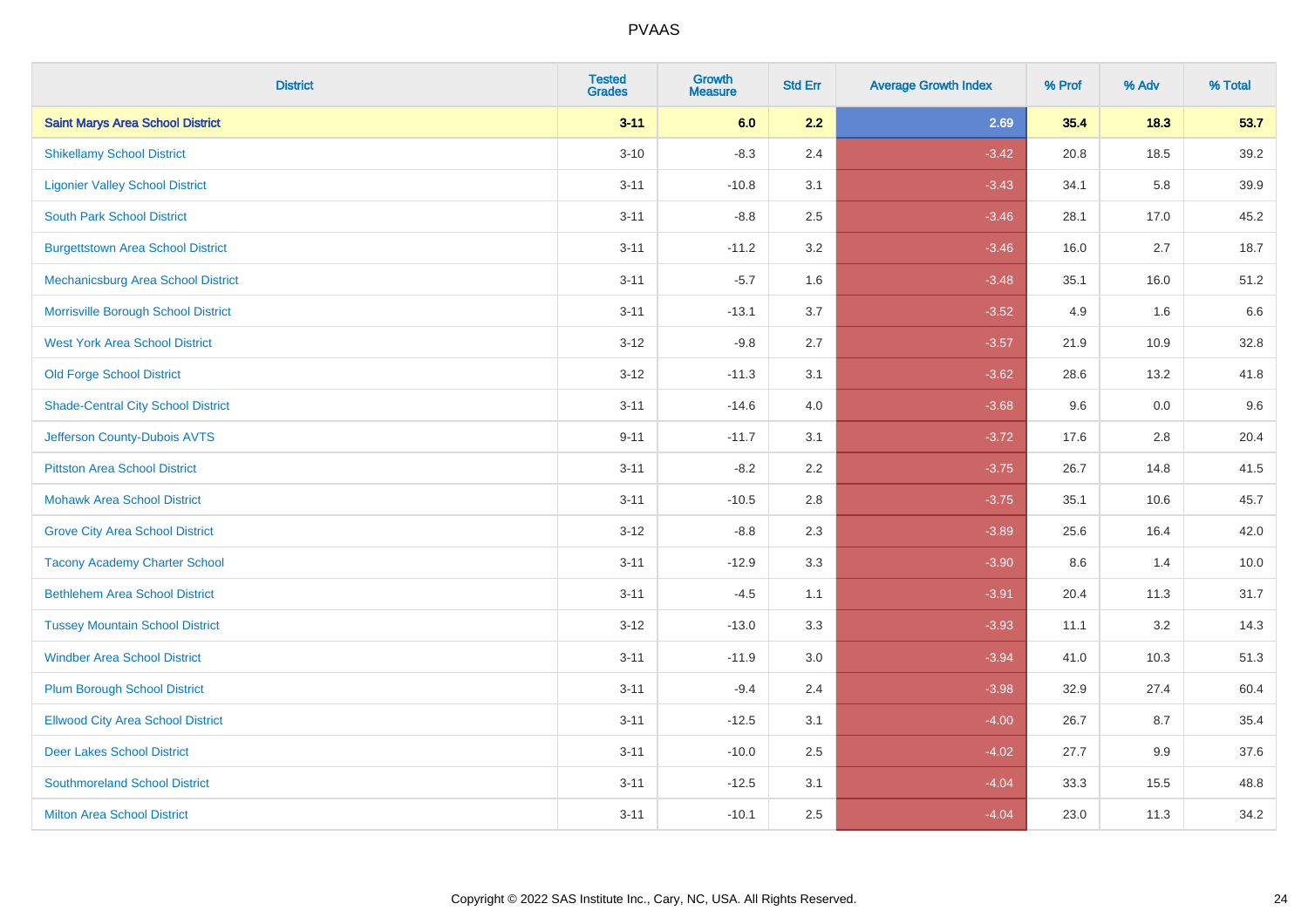| <b>District</b>                               | <b>Tested</b><br><b>Grades</b> | <b>Growth</b><br><b>Measure</b> | <b>Std Err</b> | <b>Average Growth Index</b> | % Prof | % Adv   | % Total |
|-----------------------------------------------|--------------------------------|---------------------------------|----------------|-----------------------------|--------|---------|---------|
| <b>Saint Marys Area School District</b>       | $3 - 11$                       | 6.0                             | 2.2            | 2.69                        | 35.4   | 18.3    | 53.7    |
| <b>Scranton School District</b>               | $3 - 12$                       | $-10.1$                         | 2.5            | $-4.04$                     | 20.0   | 7.7     | 27.7    |
| <b>Mcguffey School District</b>               | $3 - 11$                       | $-12.1$                         | 3.0            | $-4.06$                     | 12.8   | 5.9     | 18.6    |
| <b>Moniteau School District</b>               | $3 - 11$                       | $-11.8$                         | 2.9            | $-4.07$                     | 22.6   | $5.0\,$ | 27.6    |
| <b>Mid Valley School District</b>             | $3 - 10$                       | $-11.1$                         | 2.7            | $-4.07$                     | 28.3   | 8.1     | 36.4    |
| <b>Panther Valley School District</b>         | $3-12$                         | $-13.3$                         | 3.2            | $-4.10$                     | 31.5   | 4.1     | 35.6    |
| <b>Williamsburg Community School District</b> | $3 - 11$                       | $-16.9$                         | 4.1            | $-4.14$                     | 22.4   | 0.0     | 22.4    |
| <b>Central Fulton School District</b>         | $3 - 11$                       | $-13.3$                         | 3.2            | $-4.20$                     | 18.1   | 9.7     | 27.8    |
| <b>Chartiers Valley School District</b>       | $3 - 11$                       | $-9.1$                          | 2.1            | $-4.23$                     | 20.7   | 17.4    | 38.0    |
| <b>Central Dauphin School District</b>        | $3 - 11$                       | $-5.2$                          | 1.2            | $-4.24$                     | 29.3   | 8.7     | 38.0    |
| <b>Interboro School District</b>              | $3 - 12$                       | $-8.4$                          | 2.0            | $-4.27$                     | 27.6   | 6.4     | 34.1    |
| <b>Big Spring School District</b>             | $3 - 11$                       | $-9.8$                          | 2.3            | $-4.32$                     | 23.6   | 12.9    | 36.5    |
| <b>General Mclane School District</b>         | $3 - 11$                       | $-10.7$                         | 2.4            | $-4.40$                     | 34.0   | 15.6    | 49.6    |
| <b>Chambersburg Area School District</b>      | $3 - 11$                       | $-5.6$                          | 1.3            | $-4.42$                     | 24.2   | 15.2    | 39.4    |
| <b>Greenville Area School District</b>        | $3 - 11$                       | $-13.2$                         | 3.0            | $-4.45$                     | 32.1   | 4.6     | 36.7    |
| Jim Thorpe Area School District               | $3 - 11$                       | $-10.9$                         | 2.4            | $-4.48$                     | 19.5   | 6.0     | 25.5    |
| <b>Hanover Public School District</b>         | $3 - 11$                       | $-12.4$                         | 2.7            | $-4.50$                     | 22.7   | $6.2\,$ | 28.9    |
| <b>Northwestern School District</b>           | $3 - 11$                       | $-14.6$                         | 3.2            | $-4.51$                     | 32.5   | 13.7    | 46.2    |
| <b>Dunmore School District</b>                | $3 - 11$                       | $-12.2$                         | 2.7            | $-4.51$                     | 15.0   | 5.3     | 20.4    |
| <b>Derry Area School District</b>             | $3 - 11$                       | $-11.8$                         | 2.6            | $-4.53$                     | 34.8   | 6.1     | 40.9    |
| <b>Fannett-Metal School District</b>          | $3 - 11$                       | $-22.3$                         | 4.8            | $-4.65$                     | 16.4   | 6.6     | 23.0    |
| <b>Neshannock Township School District</b>    | $3 - 10$                       | $-12.5$                         | 2.7            | $-4.73$                     | 29.0   | 13.0    | 42.0    |
| <b>Girard School District</b>                 | $3 - 11$                       | $-12.3$                         | 2.6            | $-4.76$                     | 29.7   | 18.9    | 48.6    |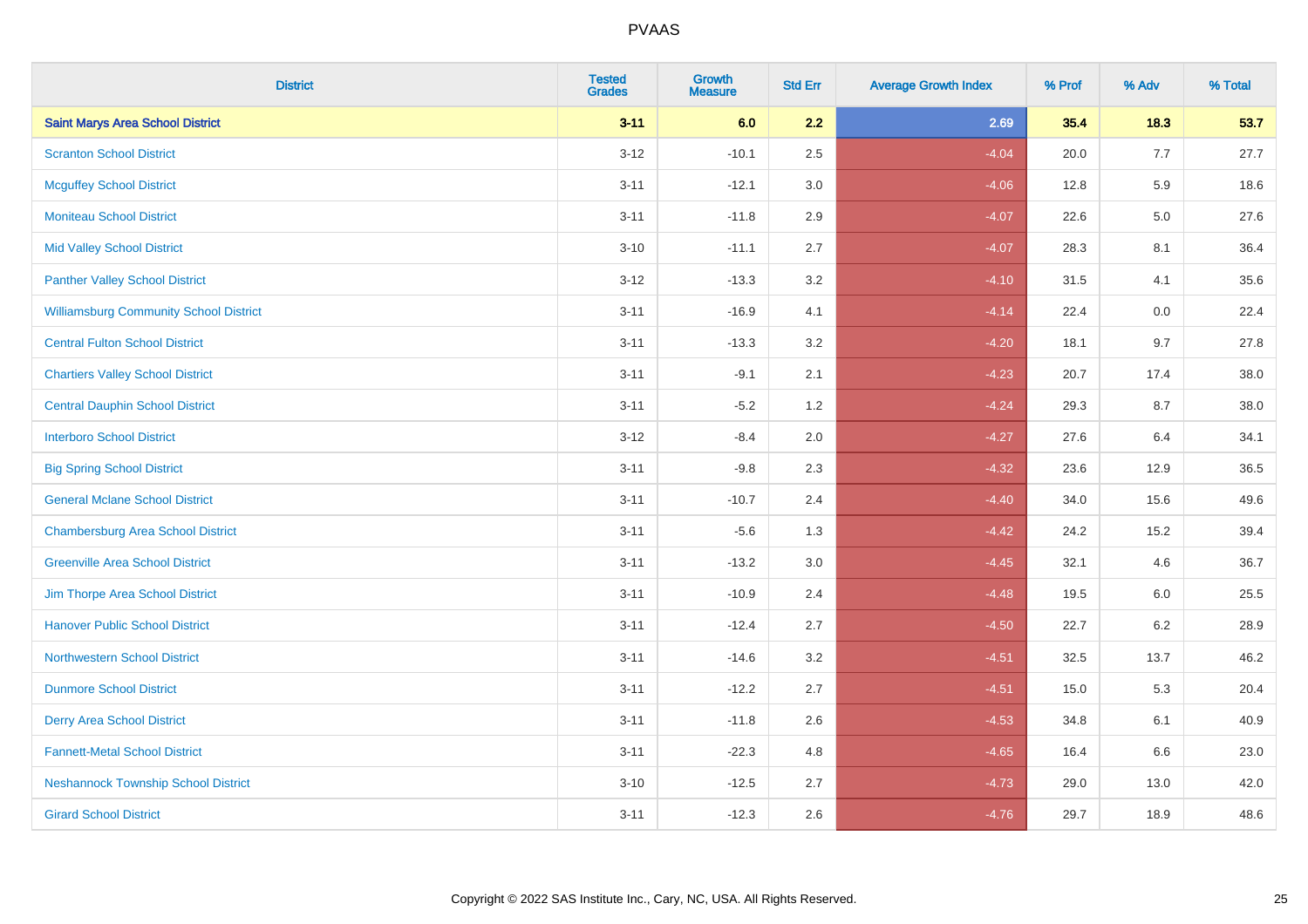| <b>District</b>                                    | <b>Tested</b><br><b>Grades</b> | <b>Growth</b><br><b>Measure</b> | <b>Std Err</b> | <b>Average Growth Index</b> | % Prof | % Adv   | % Total |
|----------------------------------------------------|--------------------------------|---------------------------------|----------------|-----------------------------|--------|---------|---------|
| <b>Saint Marys Area School District</b>            | $3 - 11$                       | 6.0                             | 2.2            | 2.69                        | 35.4   | 18.3    | 53.7    |
| Lehigh Valley Charter High School For The Arts     | $9 - 10$                       | $-11.8$                         | 2.5            | $-4.76$                     | 28.9   | 5.7     | 34.6    |
| <b>West Mifflin Area School District</b>           | $3 - 12$                       | $-11.9$                         | 2.5            | $-4.77$                     | 15.9   | 4.0     | 19.9    |
| <b>Chartiers-Houston School District</b>           | $3 - 10$                       | $-16.5$                         | 3.5            | $-4.79$                     | 26.3   | 6.6     | 32.9    |
| <b>Executive Education Academy Charter School</b>  | $3 - 10$                       | $-14.6$                         | 3.0            | $-4.81$                     | 8.5    | 1.2     | 9.8     |
| <b>Trinity Area School District</b>                | $3 - 11$                       | $-8.7$                          | 1.8            | $-4.87$                     | 20.9   | 9.8     | 30.8    |
| Meyersdale Area School District                    | $3 - 11$                       | $-16.1$                         | 3.3            | $-4.94$                     | 20.3   | 5.8     | 26.1    |
| <b>East Lycoming School District</b>               | $3 - 11$                       | $-10.9$                         | 2.1            | $-5.08$                     | 22.5   | 8.2     | 30.8    |
| <b>Wilkes-Barre Area School District</b>           | $3 - 11$                       | $-12.4$                         | 2.4            | $-5.18$                     | 14.2   | 3.7     | 17.9    |
| <b>Bristol Township School District</b>            | $3 - 11$                       | $-7.4$                          | 1.4            | $-5.32$                     | 13.8   | 4.6     | 18.4    |
| Philadelphia Academy Charter School                | $3 - 11$                       | $-14.7$                         | 2.7            | $-5.42$                     | 21.6   | 3.9     | 25.5    |
| <b>Washington School District</b>                  | $3 - 11$                       | $-15.9$                         | 2.9            | $-5.44$                     | 12.9   | 1.7     | 14.7    |
| <b>Lincoln Park Performing Arts Charter School</b> | $7 - 11$                       | $-14.9$                         | 2.7            | $-5.45$                     | 39.3   | $8.9\,$ | 48.2    |
| <b>Frazier School District</b>                     | $3 - 11$                       | $-18.9$                         | 3.4            | $-5.49$                     | 18.3   | 1.4     | 19.7    |
| <b>Aliquippa School District</b>                   | $3 - 11$                       | $-20.0$                         | 3.6            | $-5.54$                     | 1.7    | 0.0     | 1.7     |
| <b>Central Cambria School District</b>             | $3 - 11$                       | $-12.7$                         | 2.3            | $-5.61$                     | 19.4   | 7.4     | 26.9    |
| <b>Coatesville Area School District</b>            | $3 - 11$                       | $-9.5$                          | 1.6            | $-5.81$                     | 12.8   | 3.3     | 16.2    |
| <b>New Castle Area School District</b>             | $3 - 12$                       | $-13.6$                         | 2.3            | $-5.99$                     | 17.6   | 2.0     | 19.5    |
| <b>Kennett Consolidated School District</b>        | $3 - 11$                       | $-10.4$                         | 1.7            | $-6.27$                     | 28.7   | 14.0    | 42.7    |
| <b>Big Beaver Falls Area School District</b>       | $3 - 11$                       | $-17.9$                         | 2.8            | $-6.27$                     | 9.4    | 2.8     | 12.2    |
| <b>Hempfield Area School District</b>              | $3 - 12$                       | $-10.2$                         | 1.6            | $-6.37$                     | 28.1   | 19.2    | 47.3    |
| York Co School Of Technology                       | $9 - 12$                       | $-10.9$                         | 1.6            | $-6.79$                     | 22.6   | 4.0     | 26.6    |
| <b>Greater Latrobe School District</b>             | $3 - 11$                       | $-14.1$                         | 2.0            | $-7.14$                     | 41.0   | 12.6    | 53.6    |